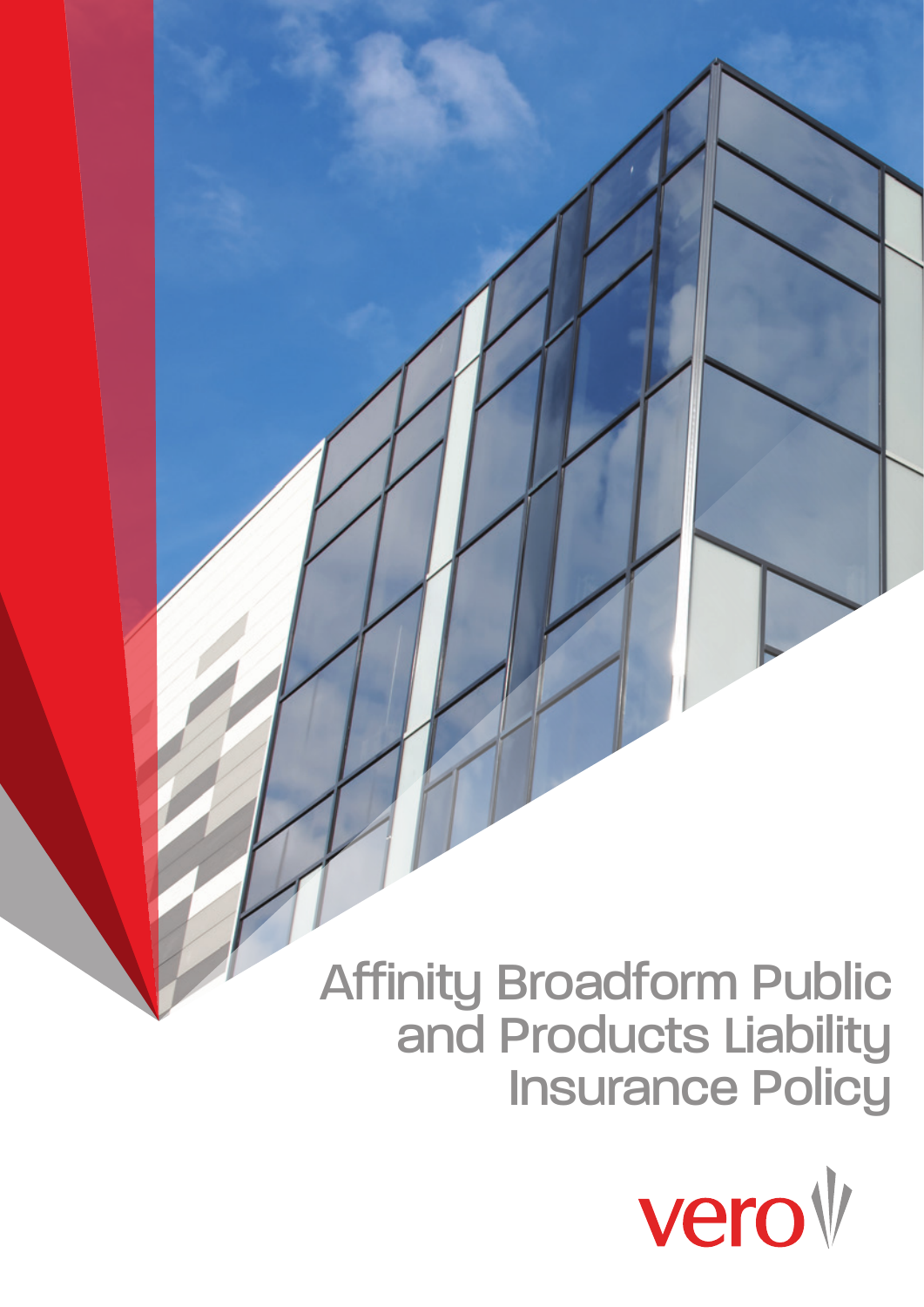# Affinity Broadform Public and Products Liability Insurance Policy

| <b>Introduction</b>                                                                          |        |
|----------------------------------------------------------------------------------------------|--------|
| <b>Notices</b>                                                                               |        |
| <b>Policy wording</b>                                                                        |        |
| A. Agreement between Named Insured and the Insurer                                           | 4      |
| B. Where 'prior consent' is required from the Insurer                                        | 4      |
| C. Payment of reasonable amounts of any costs, charges, expenses and fees under this Policy  | 4      |
| D. Policy terms                                                                              | 4      |
| 1. Insuring clauses                                                                          | 4      |
| Section A - Public liability                                                                 | 4      |
| Section B - Products liability                                                               | 4      |
| 2. Extensions                                                                                | 4      |
| Extension to Section A - Public liability                                                    | 4      |
| 2.1 Care, custody and control expense coverage                                               | 4      |
| 3. Limits of liability                                                                       | 5      |
| 4. Defence costs and supplementary payments                                                  | 5      |
| 5. Deductible                                                                                | 5      |
| <b>6. Exclusions</b>                                                                         | 6      |
| Applicable to 'Section A - Public liability' and any extensions to that section              |        |
| 6.1 Aircraft, watercraft and hovercraft                                                      | 6      |
| 6.2 Defective work                                                                           | 6      |
| 6.3 Land vehicles                                                                            | 6      |
| 6.4 Products liability                                                                       | 6      |
| 6.5 Property in the insured's care, custody or control                                       | 6      |
| 6.6 Property worked on by the insured                                                        | 6      |
| Applicable to 'Section B - Products liability'                                               | 6      |
| 6.7 Aircraft products                                                                        | 6      |
| 6.8 Product recall or replacement                                                            | 6      |
| 6.9 Public liability                                                                         | 7      |
| General exclusions (applicable to both Section A and B and any extensions to those sections) | 7      |
| 6.10 Advertising injury                                                                      | 7      |
| 6.11 Asbestos                                                                                | 7      |
| 6.12 Defamation                                                                              | 7      |
| 6.13 Electronic data                                                                         | 7      |
| 6.14 Employers liability                                                                     | 7      |
| 6.15 Liability under agreement                                                               | 7      |
| 6.16 Loss of use                                                                             | 7      |
| 6.17 Other insurance                                                                         | 8      |
| 6.18 Penalties and punitive damages                                                          | 8      |
| 6.19 Pollution                                                                               | 8      |
| 6.20 Professional liability and errors or omissions<br>6.21 Radioactive contamination        | 8      |
| 6.22 Reckless or willful failure to take care                                                | 8      |
| 6.23 Terrorism                                                                               | 8<br>8 |
| 6.24 War                                                                                     | 8      |
|                                                                                              |        |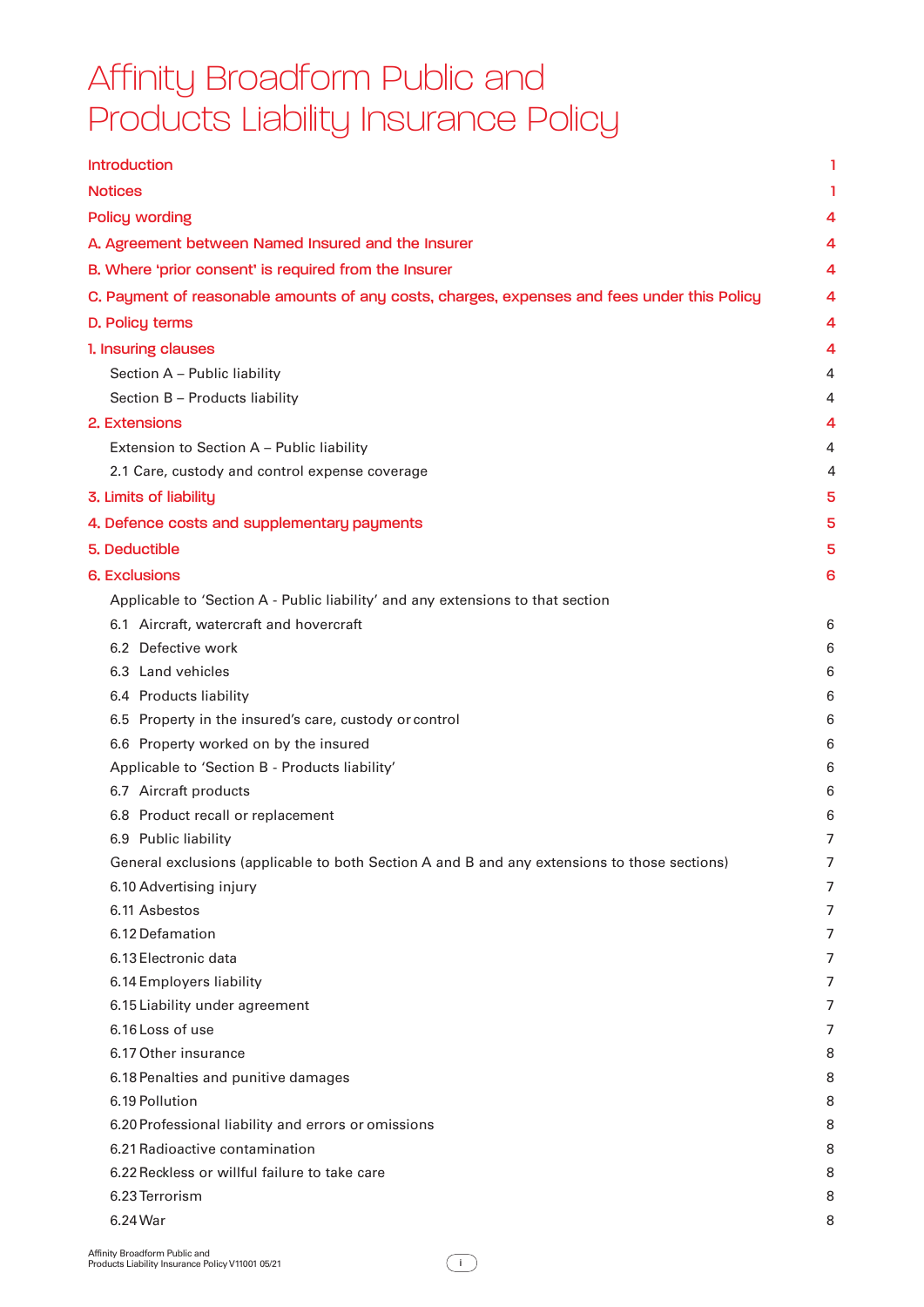| 7. Definitions |                               | 9  |
|----------------|-------------------------------|----|
|                | <b>8. Claims Conditions</b>   | 12 |
| 8.1            | <b>Claims notifications</b>   | 12 |
|                | 8.2 Claims co-operation       | 12 |
| 8.3            | Claims conduct                | 13 |
|                | 8.4 Claims settlement         | 13 |
|                | 8.5 Allocation of loss        | 13 |
|                | 8.6 Recovery rights           | 14 |
|                | 8.7 Application of recoveries | 15 |
|                | 9. General Conditions         | 15 |
|                | 9.1 Adjustment                | 15 |
|                | 9.2 Cancellation              | 16 |
| 9.3            | <b>Cross liability</b>        | 16 |
|                | 9.4 Currency                  | 16 |
| 9.5            | <b>Goods and Services Tax</b> | 16 |
| 9.6            | Law and jurisdiction          | 17 |
| 9.7            | <b>Material facts</b>         | 17 |
|                | 9.8 Endorsements              | 17 |
|                | 9.9 Payment of premium        | 17 |
|                | 9.10 Other insurance          | 17 |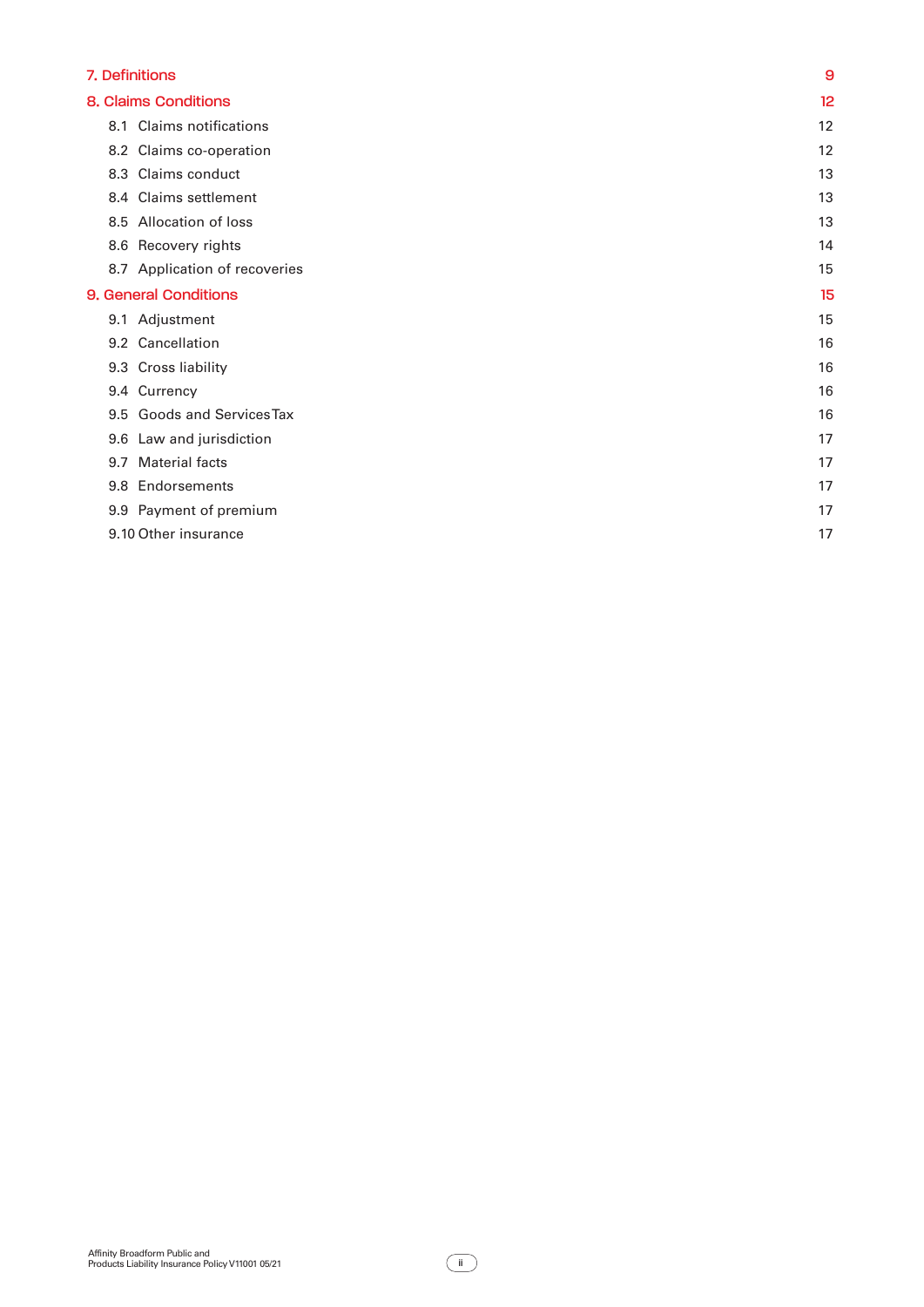### <span id="page-3-0"></span>Introduction

Please read the policy carefully to ensure that it meets your requirements. The insurer will provide insurance in accordance with the terms of this policy.

The policy, endorsements and the schedule shall be read together as one contract and any word or expression to which a specific meaning has been attached shall bear that specific meaning wherever it may appear. The singular shall include the plural and vice versa.

Where headings are used in this policy, they are purely descriptive in nature and are not intended to be used for interpretative purposes.

The named insured received important notices about their duty of disclosure and our privacy statement prior to purchasing this policy. The notices are replicated below for your reference.

### Notices

These notices do not form part of the policy.

#### 1. Your duty of disclosure

Before you enter into an insurance contract, you have a duty to tell us anything that you know, or could reasonably be expected to know, may affect our decision to insure you and on what terms.

You have this duty until we agree to insure you.

You have the same duty before you renew, extend, vary or reinstate an insurance contract.

You do not need to tell us anything that:

- ▼ reduces the risk we insure you for;
- ▼ is common knowledge;
- ▼ we know or should know as an insurer; or
- ▼ we waive your duty to tell us about.

#### **If you do not tell us something**

If you do not tell us anything you are required to, we may cancel your contract or reduce the amount we will pay you if you make a claim, or both.

If your failure to tell us is fraudulent, we may refuse to pay a claim and treat the contract as if it never existed.

#### 2. Average provision

If a payment in excess of the limit of liability available under your policy has to be made to dispose of a claim, the insurer's liability for 'Defence costs and supplementary payments' shall be such proportion thereof as the amount of indemnity available under this policy bears to the amount paid to dispose of the claim payments.

#### 3. Preservation of rights of recovery / subrogation waiver

This policy contains provisions that have the effect of excluding the insurer's liability for a loss or liability incurred due to the insured:

- (a) releasing, agreeing not to sue or, waiving or prejudicing its rights of recovery; or
- (b) entering into any agreement or compromise whereby any rights or remedies to which the insurer would be subrogated are or may be prejudiced.

#### 4. Privacu statement

AAI Limited trading as Vero Insurance is the insurer and issuer of this product, and is a member of the Suncorp Group, which we refer to as "the Group".

#### **Why do we collect personal information?**

Personal information is information or an opinion about an identified individual or an individual who is reasonably identifiable. We collect personal information so that we can:

- ▼ identify you and conduct appropriate checks;
- ▼ understand your requirements and provide you with a product or service;
- ▼ set up, administer and manage our products and services and systems, including the management and administration of underwriting and claims;
- ▼ assess and investigate any claims you make under one or more of our products;
- ▼ manage, train and develop our employees and representatives;
- ▼ manage complaints and disputes, and report to dispute resolution bodies; and
- ▼ get a better understanding of you, your needs, your behaviours and how you interact with us, so we can engage in product and service research, development and business strategy including managing the delivery of our services and products via the ways we communicate with you.

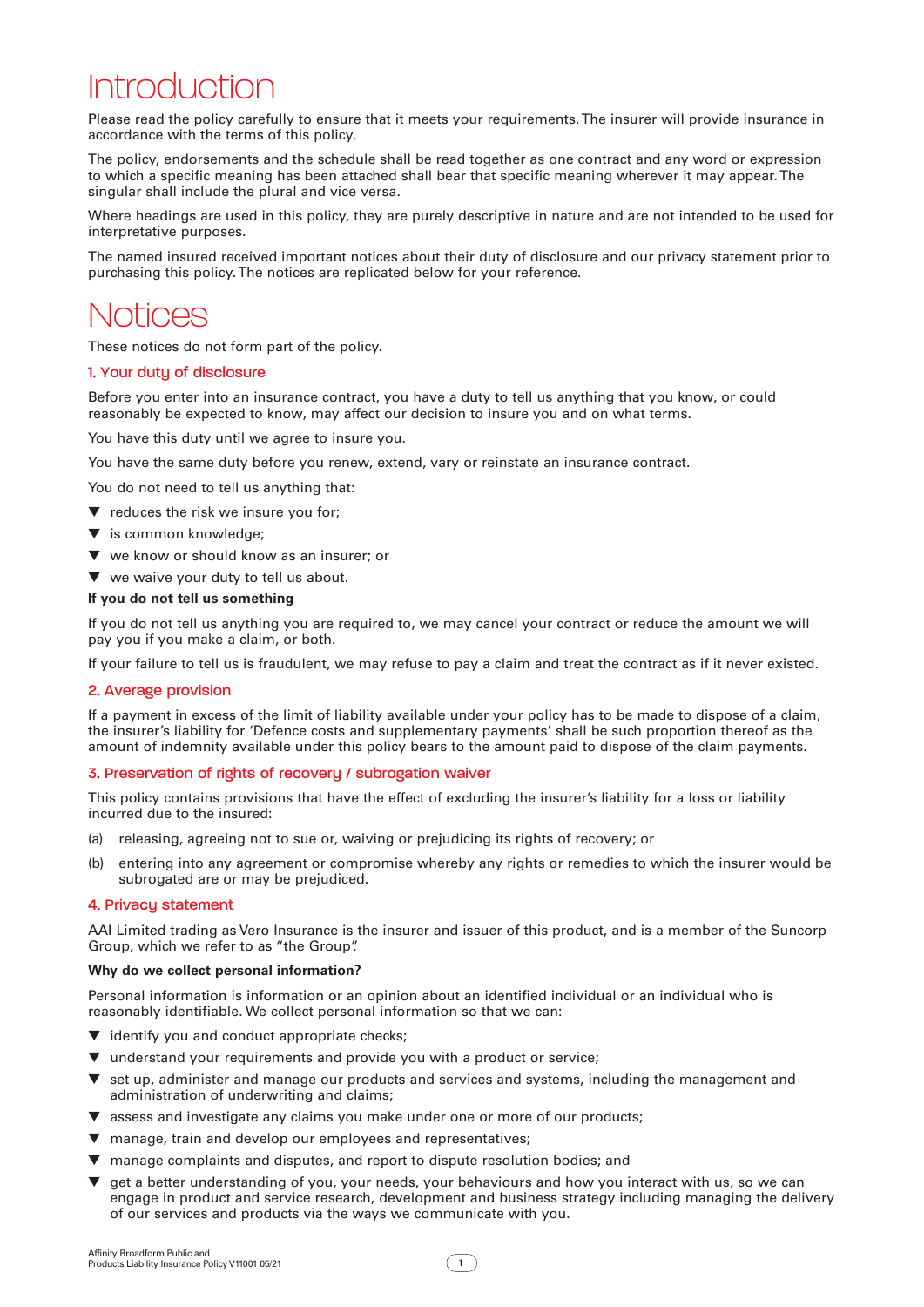#### **What happens if you don't give us your personal information?**

If we ask for your personal information and you don't give it to us, we may not be able to provide you with any, some, or all of the features of our products or services.

#### **How we handle your personal information**

We collect your personal information directly from you and, in some cases, from other people or organisations. We also provide your personal information to other related companies in the Group, and they may disclose or use your personal information for the purposes described in 'Why do we collect personal information?' in relation to products and services they may provide to you. They may also use your personal information to help them provide products and services to other customers, but they'll never disclose your personal information to another customer without your consent.

Under various laws we will be (or may be) authorised or required to collect your personal information. These laws include the Anti-Money Laundering and Counter-Terrorism Financing Act 2006, Personal Property Securities Act 2009, Corporations Act 2001, Autonomous Sanctions Act 2011, Income Tax Assessment Act 1997, Income Tax Assessment Act 1936, Taxation Administration Act 1953, A New Tax System (Goods and Services Tax) Act 1999 and the Australian Securities and Investments Commission Act 2001, as those laws are amended and includes any associated regulations.

We will use and disclose your personal information for the purposes we collected it as well as purposes that are related, where you would reasonably expect us to. We may disclose your personal information to and/or collect your personal information from:

- ▼ other companies within the Group and other trading divisions or departments within the same company (please see our Group Privacy Policy for a list of brands/companies);
- ▼ any of our Group joint ventures where authorised or required;
- ▼ customer, product, business or strategic research and development organisations;
- ▼ data warehouse, strategic learning organisations, data partners, analytic consultants;
- social media and other virtual communities and networks where people create, share or exchange information;
- ▼ publicly available sources of information;
- ▼ clubs, associations, member loyalty or rewards programs and other industry relevant organisations;
- ▼ a third party that we've contracted to provide financial services, financial products or administrative services – for example:
	- ▼ information technology providers,
	- ▼ administration or business management services, consultancy firms, auditors and business management consultants,
	- ▼ marketing agencies and other marketing service providers,
	- ▼ claims management service providers,
	- ▼ print/mail/digital service providers, and
	- ▼ imaging and document management services;
- ▼ any intermediaries, including your agent, adviser, a broker, representative or person acting on your behalf, other Australian Financial Services Licensee or our authorised representatives, advisers and our agents;
- ▼ a third party claimant or witnesses in a claim;
- ▼ accounting or finance professionals and advisers;
- ▼ government, statutory or regulatory bodies and enforcement bodies;
- ▼ policy or product holders or others who are authorised or noted on the policy as having a legal interest, including where you are an insured person but not the policy or product holder;
- ▼ in the case of a relationship with a corporate partner such as a bank or a credit union, the corporate partner and any new incoming insurer;
- ▼ the Australian Financial Complaints Authority or any other external dispute resolution body;
- ▼ credit reporting agencies;
- ▼ other insurers, reinsurers, insurance investigators and claims or insurance reference services, loss assessors, financiers;
- ▼ legal and any other professional advisers or consultants; W hospitals and, medical, health or wellbeing professionals;
- ▼ debt collection agencies;
- ▼ any other organisation or person, where you've asked them to provide your personal information to us or asked us to obtain personal information from them, eg your mother.

 $\overline{2}$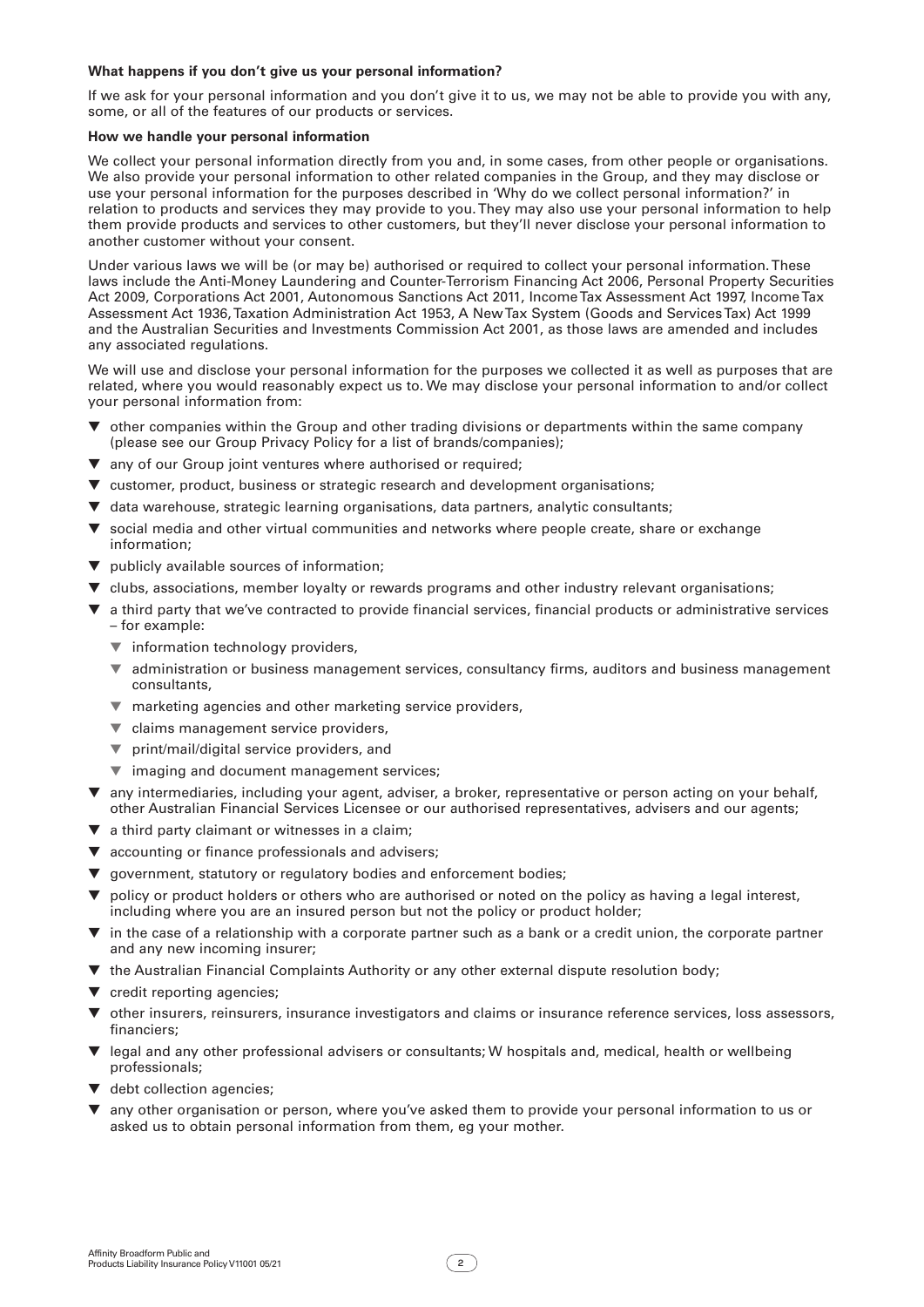We'll use a variety of methods to collect your personal information from, and disclose your personal information to, these persons or organisations, including written forms, telephone calls and via electronic delivery. We may collect and disclose your personal information to these persons and organisations during the information life cycle, regularly, or on an ad hoc basis, depending on the purpose of collection.

#### **Overseas disclosure**

Sometimes, we need to provide your personal information to – or get personal information about you from – persons or organisations located overseas, for the same purposes as in 'Why do we collect personal information?'.

The complete list of countries is contained in our Group Privacy Policy, which can be accessed at [www.vero.](http://www.vero.com.au/privacy) [com.au/privacy, o](http://www.vero.com.au/privacy)r you can call us for a copy.

From time to time, we may need to disclose your personal information to, and collect your personal information from, other countries not on this list. Nevertheless, we will always disclose and collect your personal information in accordance with privacy laws.

#### **How to access and correct your personal information or make a complaint**

You have the right to access and correct your personal information held by us and you can find information about how to do this in the Group Privacy Policy.

The Policy also includes information about how you can complain about a breach of the Australian Privacy Principles and how we'll deal with such a complaint. You can get a copy of the Group Privacy Policy. Please use the contact details in **Contact Us**.

#### **Contact us**

For more information about our privacy practices including accessing or correcting your personal information, making a complaint, or obtaining a list of overseas countries you can:

- ▼ Visit www.vero.com.au/privacy
- ▼ Speak to us directly by phoning one of our Sales & Service Consultants on: 1300 888 073
- ▼ Email us at privacyaccessrequests@vero.com.au

#### 5. General Insurance Code of Practice

We support and adhere to the General Insurance Code of Practice. By incorporating these standards into our business, we are committed to providing the highest level of service to our customers, every time. Access a copy of the Code at [http://www.codeofpractice.com.au/ o](http://www.codeofpractice.com.au/)r alternatively, contact the Insurance Council of Australia on 9253 5100.

#### 6. How to contact us with a complaint

#### **Let us know**

If you experience a problem, are not satisfied with our products or services or a decision we have made, let us know so that we can help.

#### **Contact us:**

- ▼ By phone: 1300 888 073
- ▼ By email: claims@vero.com.au

Complaints can usually be resolved on the spot or within 5 business days.

#### **Review by our Customer Relations Team**

If we are not able to resolve your complaint or you would prefer not to contact the people who provided your initial service, our Customer Relations team can assist:

- ▼ By phone: 1300 264 470
- ▼ By email: idr@vero.com.au
- ▼ In writing: Vero Customer Relations Team PO Box 14180, Melbourne City Mail Centre, Victoria 8001

Customer Relations will contact you if they require additional information or if they have reached a decision.

When responding to your complaint you will be informed of the progress of and the timeframe for responding to your complaint.

#### **What if you are not satisfied with our final IDR decision?**

We expect our procedures will deal fairly and promptly with your complaint. However, if you are not satisfied with our final decision there are external dispute remedies such as mediation, arbitration or legal action that you may pursue.

3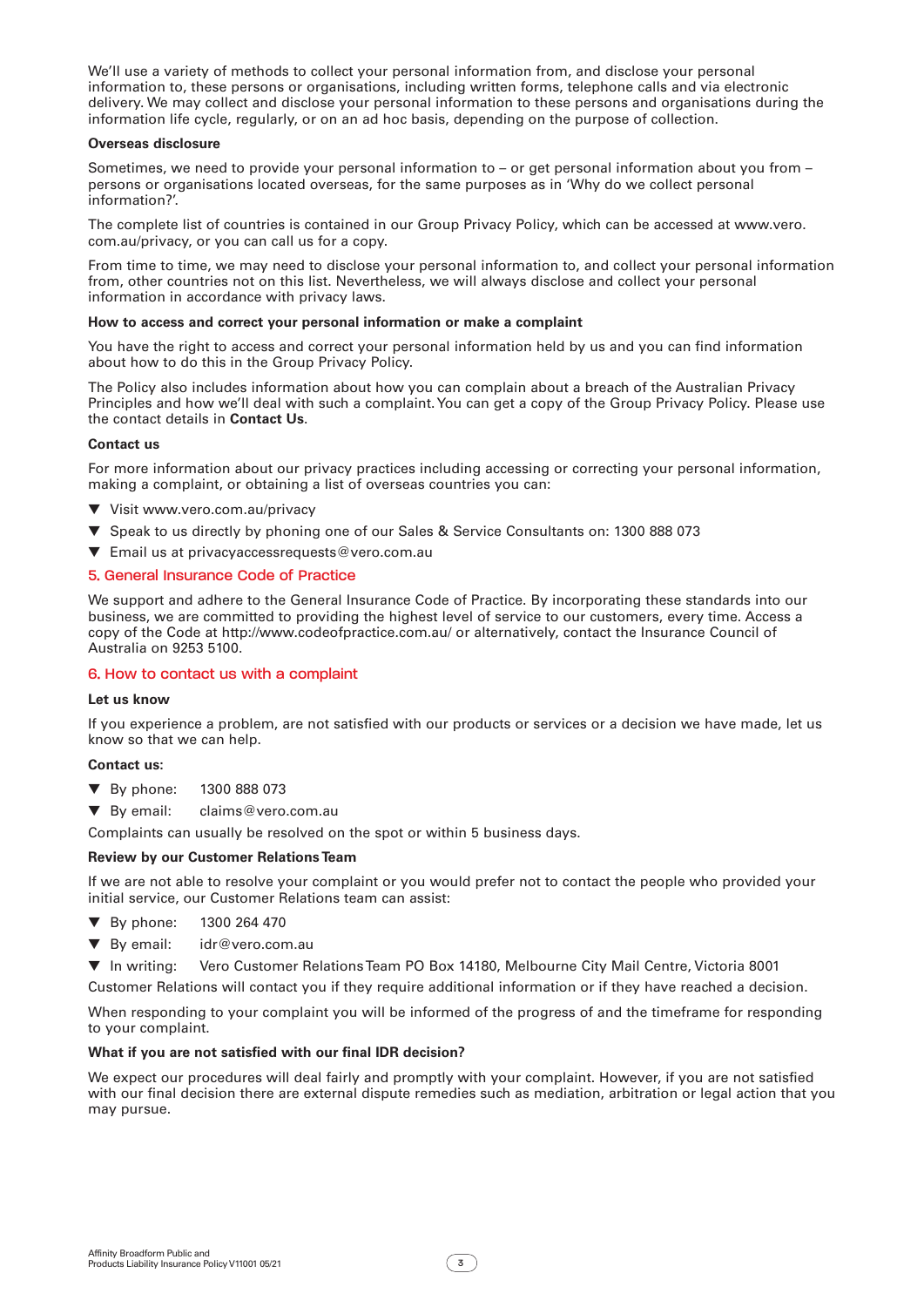## <span id="page-6-0"></span>Policy wording

#### A. Agreement between Named Insured and the Insurer

The **Named Insured** and the **Insurer** agree that the **Insurer** will provide insurance in accordance with the terms, conditions, exclusions, definitions and **Limits of Liability** of this **Policy** as set out below.

#### B. Where 'prior consent' is required from the Insurer

There are some clauses under this **Policy**, where the **Insured** will need to obtain the **Insurer's** prior consent, for example, before incurring costs under clause 4 'Defence costs and supplementary payments', and in order to comply with some claims conditions. Where prior consent is required, consent must be obtained from the **Insurer**, unless otherwise specified in the **Policy**. The **Insurer's** consent will not be unreasonably withheld or delayed.

Where prior consent has not been obtained as required, it does not mean the **Insured** cannot make a claim. However, the **Insurer** may be able to reduce the claim payable by an amount that fairly represents the extent to which the **Insurer's** interests were prejudiced by the failure to obtain prior consent.

#### C. Payment of reasonable amounts of any costs, charges, expenses and fees under this Policy

A range of different costs, charges, expenses and fees are covered under this **Policy**, for example, under clause 4 'Defence costs and supplementary payments'. Unless otherwise specified, this **Policy** provides cover for the 'reasonable' amount of such cost, charge, expense or fee. This means the **Insurer** will pay the **Insured** an amount that is not excessive and where the **Insured** has given reasonable consideration in the circumstances to the different courses of action available prior to incurring the amounts and the course of action taken was prudent in that context.

Where consent is required before incurring such costs, when the **Insured** contacts the **Insurer** to seek the **Insurer's** consent, the **Insured** can let the **Insurer** know the steps it has taken to consider the courses of action available and discuss the circumstances with the **Insurer**. If the amounts which are to be incurred are reasonable in the circumstances, the **Insurer** will provide consent for the costs to be incurred.

#### D. Policy terms

#### 1. Insuring clauses

#### **Section A – Public liability**

The **Insurer** will pay to or on behalf of the **Insured** all sums which the **Insured** shall become legally liable to pay as **Compensation** in respect of:

- (a) **Personal Injury**;
- (b) **Damage to Property**; or
- (c) **Advertising Injury**,

happening during the **Period of Insurance** within the **Territorial Limits** as a result of an **Occurrence** and in connection with the **Insured's Business**.

#### **Section B – Products liability**

The **Insurer** will pay to or on behalf of the **Insured** all sums which the **Insured** shall become legally liable to pay as **Compensation** in respect of:

- (a) **Personal Injury**;
- (b) **Damage to Property**; or
- (c) **Advertising Injury**,

happening during the **Period of Insurance** within the **Territorial Limits** as a result of an **Occurrence** and caused by or arising from the **Insured's Products**.

#### 2. Extensions

These 'Extensions' are subject to the terms, conditions, exclusions and definitions of the **Policy**, unless otherwise stated.

The total of all payments made under the 'Extensions' will be part of and not in addition to the **Limit of Liability**  in respect of the insuring clause to which they apply.

#### **Extension to Section A – Public liability**

#### 2.1 Care, custody and control expense coverage

The cover under Insuring clause 1, 'Section A - Public Liability' is extended to include all sums which the **Insured**  shall become legally liable to pay as **Compensation** in respect of damage to:

- 1. premises tenanted, leased or hired by the **Insured**;
- 2. **Land Vehicles** (other than **Land Vehicles** owned or used by or on behalf of the **Insured**) in the **Insured's** care, custody or control but only while such **Land Vehicles** are in a car park owned or operated by the **Insured** other than for income or reward as a car park operator;

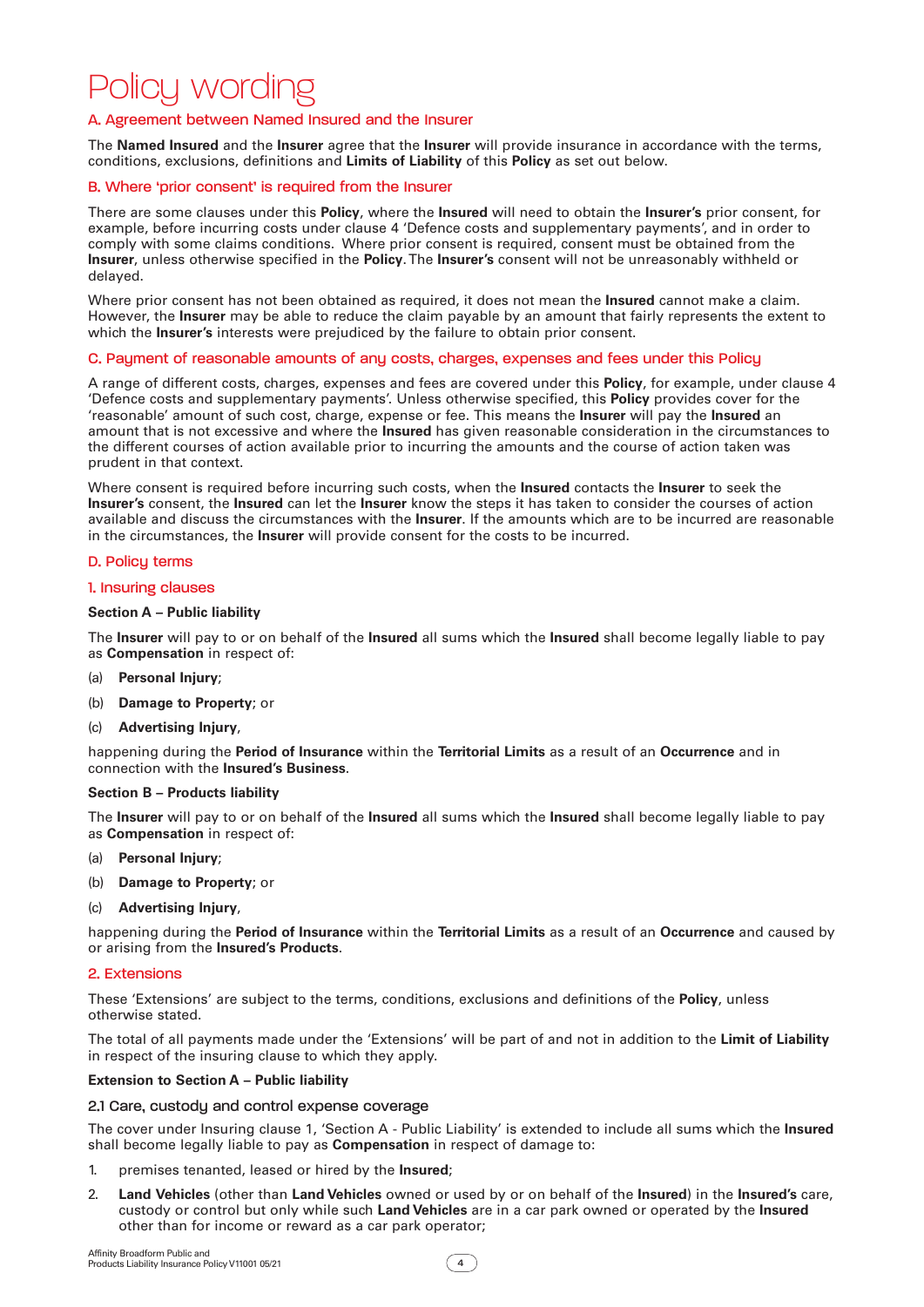- <span id="page-7-0"></span>3. clothing and personal effects of the **Insured's** directors, employees and visitors; or
- 4. property not owned by the **Insured** (and not being property referred to in items 1, 2 and 3 above) but temporarily in the **Insured's** care, custody or control, subject to the **Insurer's** maximum liability for such property damage under this item 4 being:
	- (a) the amount stated in the **Schedule**; or
	- (b) if no amount is stated in the **Schedule**, \$500,000,

for each and every **Occurrence**.

#### 3. Limits of liability

Unless otherwise stated in the **Policy**, the **Insurer's**:

- 1. liability to indemnify the **Insured** will not exceed the **Limit of Liability** in respect of any one **Occurrence**; and
- 2. maximum liability in respect of 'Section B Products liability' for all **Occurrences** during the **Period of Insurance** will not exceed the **Limit of Liability**.

The applicable **Limit of Liability** is over and above the **Deductible** payable by the **Insured**.

#### 4. Defence costs and supplementary payments

The **Insurer** will pay the following in connection with a claim for which indemnity is available under this **Policy**:

- 4.1 all reasonable costs and expenses incurred by the **Insurer** and/or by the **Insured** with the **Insurer's** prior consent in defending, investigating or settling any claim or suit against the **Insured**, even if such claim or suit is groundless, false or fraudulent;
- 4.2 all interest accruing on the **Insurer's** portion of any judgment until the **Insurer** has paid, tendered or deposited in court that part of such judgment which does not exceed the **Limit of Liability**;
- 4.3 premium on appeal bonds or security for costs required in any suit, and premium on bonds to release attachments in any suit, for an amount not exceeding the applicable **Limit of Liability**, but the **Insurer** shall have no obligation to apply for or furnish any such bond or security;
- 4.4 expenses incurred by the **Insured** for rendering of first aid or other medical service to others at the time of any **Personal Injury** (other than the payment of any medical expense by the **Insurer** which the **Insurer** is prevented from paying by law);
- 4.5 temporary protection of property, including temporary repairs or protection of property of others that has been damaged as a result of an **Occurrence** which is the subject of indemnity under this **Policy**; and
- 4.6 all costs incurred by the **Insured** with the **Insurer's** prior consent for legal representation at any coronial inquest or inquiry, court or tribunal, royal commission or government inquiry, or any inquiry or hearing of a disciplinary nature held before a legally constituted inquiry board, committee, or authority.

The **Insurer** will pay up to \$25,000 in respect of each **Occurrence** for reasonable professional fees or costs incurred by the **Named Insured** or **Subsidiaries** for the preparation of a claim under this **Policy**.

The **Insurer** will pay 'Defence costs and supplementary payments' in addition to the **Limit of Liability**. This is unless a claim is being made against the **Insured** in any court or before any other legally constituted body in the United States of America, Canada or their respective protectorates and territories, in which case the total amount payable in respect of the claim by the **Insurer** under this **Policy** including 'Defence costs and supplementary payments' will not exceed the **Limit of Liability**.

These 'Defence costs and supplementary payments' are payable subject to the following:

- 1. if a payment exceeding the **Insurer's** liability under this **Policy** to indemnify the **Insured** has to be made to dispose of a claim, the **Insurer's** liability in respect of 'Defence costs and supplementary payments' is limited to the proportion that the **Insurer's** liability to indemnify the **Insured** under this **Policy** bears to that payment; and
- 2. in jurisdictions where the **Insurer** is not legally permitted to, or cannot for any other reason, defend any claim or suit against the **Insured**, the **Insurer** will reimburse the **Insured** for the expense of such defence provided that such expenses are incurred with the **Insurer's** prior consent.

#### 5. Deductible

The **Deductible** applies to each **Occurrence** and/or claim in respect of 'Defence costs and supplementary payments' and is payable by the **Insured** at such time reasonably required by the **Insurer**.

Provided that the **Deductible** shall only apply once to an **Occurrence** and any claims arising from that **Occurrence**.

The method for payment of the **Deductible** will depend on the particular circumstances of the **Occurrence** or claim, for example:

- (a) the **Insurer** may pay the amount of **Compensation** or 'Defence costs and supplementary payments' that is less than the **Deductible**, and then require repayment of this amount from the **Insured**;
- (b) the **Insurer** may deduct the amount of the **Deductible** from the amount payable by the **Insurer** to the **Insured**; or
- (c) the **Insurer** may require the **Insured** to pay the **Deductible** directly to a third party.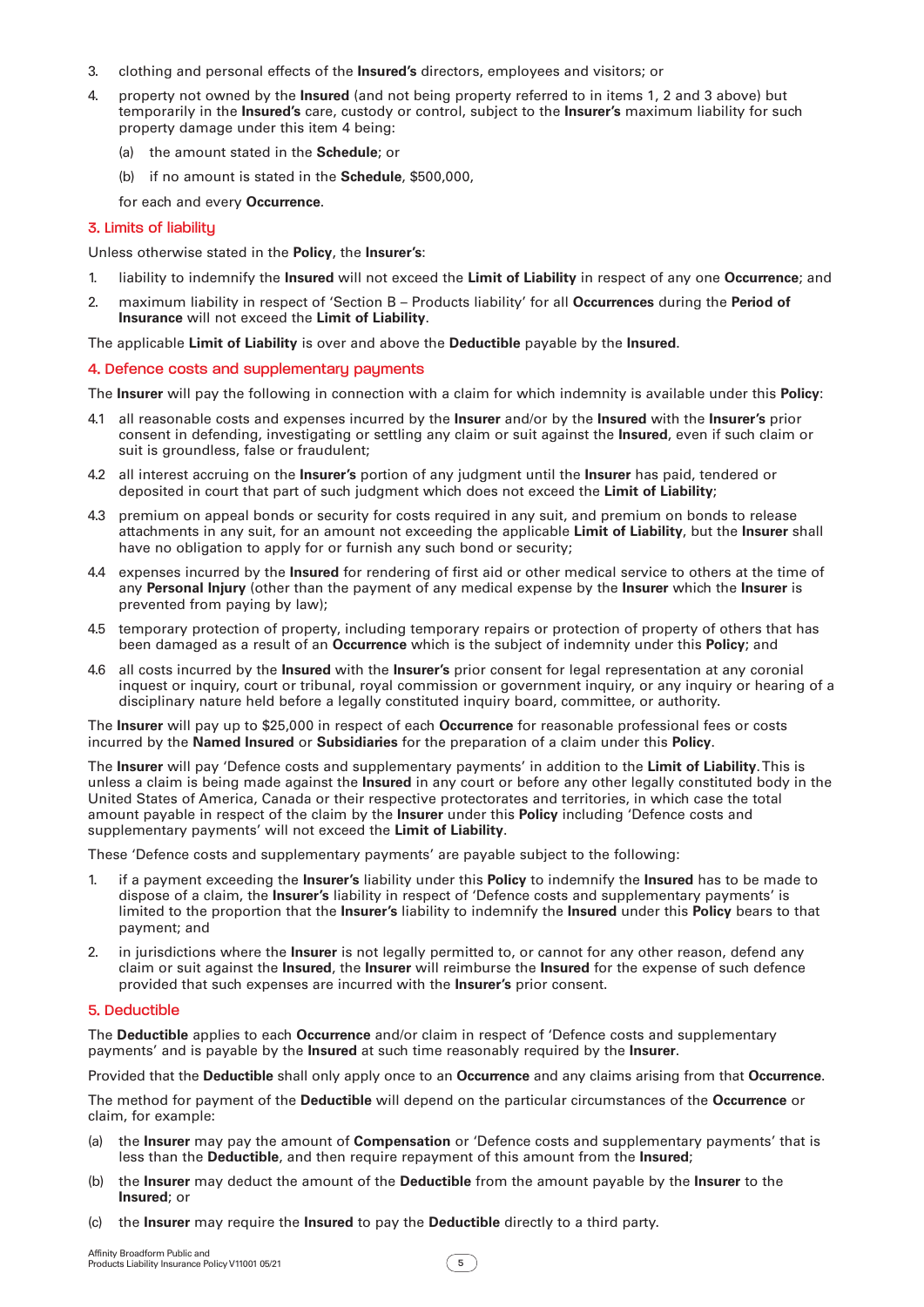#### <span id="page-8-0"></span>6. Exclusions

#### **Applicable to 'Section A - Public liability' and any extensions to that section**

The **Insurer** does not cover liability:

6.1 Aircraft, watercraft and hovercraft

directly or indirectly caused by or arising from:

- 1. the operation, ownership, possession or use by or on behalf of the **Insured** of any **Aircraft** or **Hovercraft**; or
- 2. the operation, ownership, possession or use by or on behalf of the **Insured** of any **Watercraft** exceeding fifteen (15) metres in length, while such **Watercraft** is on, in or under water.

However, this exclusion does not apply to claims for **Personal Injury** or **Damage to Property** arising out of:

- (a) **Watercraft** used in operations carried out by an independent contractor for whose conduct the **Insured** is legally liable; or
- (b) **Watercraft** and **Hovercraft** owned and operated by others and used by the **Insured** for the purposes of business entertainment only.
- 6.2 Defective work

for the cost of performing, completing, correcting or improving any work done or undertaken by the **Insured**.

6.3 Land vehicles

directly or indirectly caused by or arising from the use of a **Land Vehicle** owned by, or in the physical or legal control of the **Insured** which is registered, required by law to be registered, or in respect of which insurance is required by virtue of any legislation which applies to its use (whether or not such insurance is effected).

However, this exclusion shall not apply to:

- 1. liability directly or indirectly caused by or arising from the use of a **Land Vehicle** (other than a **Land Vehicle**  owned or used by or on behalf of the **Insured**) whilst that **Land Vehicle** is in a car park owned or operated by the **Insured** other than for income or reward as a car park operator;
- 2. **Personal Injury** or **Damage to Property** occurring during the loading or unloading of a **Land Vehicle** caused by or arising from the collection or delivery of any goods from or to the **Land Vehicle** where such **Personal Injury** or **Damage to Property** occurs beyond the limits of any carriageway, and where applicable legislation does not require insurance against such liability. For the avoidance of doubt, a stopping area, such as a loading zone, and pedestrian thoroughfares are taken to be beyond the limits of a carriageway;
- 3. **Personal Injury** or **Damage to Property** caused by the use of any tool, plant or equipment forming part of or attached to or used in connection with any **Land Vehicle** and where applicable legislation does not require insurance against such liability; or
- 4. **Personal Injury** where the insurance required by virtue of any legislation does not provide indemnity, and the lack of indemnity is not due to a breach of legislation relating to **Land Vehicles**.
- 6.4 Products liability

indemnifiable under 'Section B – Products liability'.

However, this exclusion does not apply to **Personal Injury** or **Damage to Property** caused by food or beverages sold or supplied by the **Insured** as a service to the **Insured's** employees or visitors for consumption on the **Insured's** premises.

6.5 Property in the insured's care, custody or control

for **Damage to Property** owned by the **Insured** or property in the **Insured's** care, custody or control other than as provided in 'Extension 2.1 – Care, custody and control expense coverage'.

6.6 Property worked on by the insured

arising out of or in any way connected with physical damage to, destruction of or loss of that part of any property upon which the **Insured** is or has been working.

#### **Applicable to 'Section B - Products Liability'**

6.7 Aircraft products

directly or indirectly caused by or arising from any **Product** that is an **Aircraft** or is incorporated in an **Aircraft**  with the **Insured's** knowledge and which affects the flying capabilities of an **Aircraft**.

6.8 Product recall or replacement

for the cost of recalling, withdrawing, replacing or repairing **Products**, or of making any refund on the price paid for **Products**.

However, this exclusion shall not apply to liability for physical damage to or destruction of **Products** caused by other **Products** if they were physically independent at the time of such physical damage or destruction.

6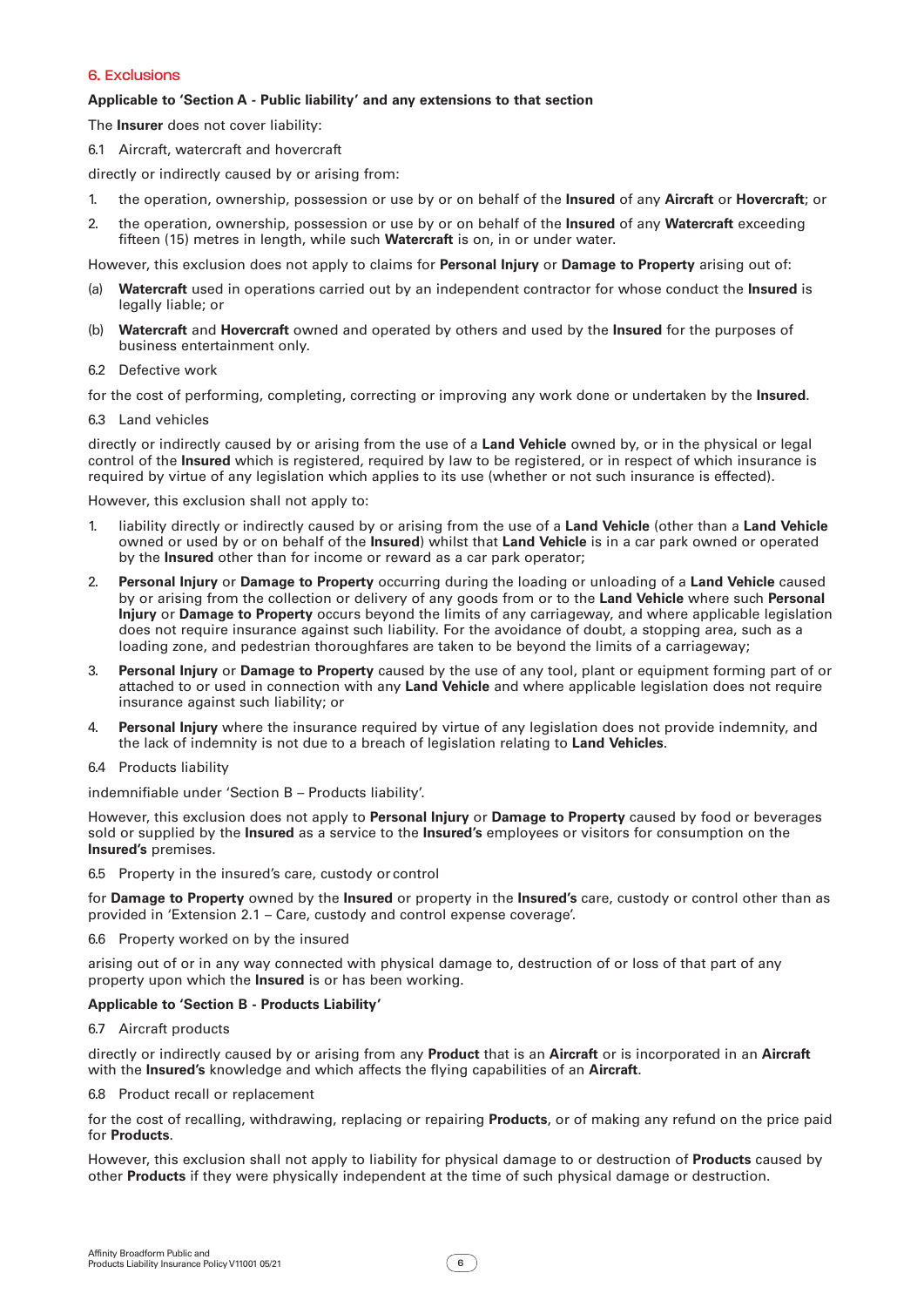#### <span id="page-9-0"></span>6.9 Public liability

indemnifiable under 'Section A – Public liability' or any extension to that section.

#### **General exclusions (applicable to both Section A and B and any extensions to those sections)**

The **Insurer** does not cover any liability:

6.10 Advertising injury

for **Advertising Injury** directly or indirectly caused by, or arising from:

- 1. failure of performance of contract, however this exclusion does not apply to claims for unauthorised appropriation of ideas based upon breach of an implied contract;
- 2. infringement of trade mark, service mark or trade name, however this exclusion shall not apply to titles or slogans;
- 3. incorrect description of any good or **Product**; or
- 4. mistake in advertised price.

#### 6.11 Asbestos

directly or indirectly caused by, arising from or in connection with asbestos or materials containing asbestos.

#### 6.12 Defamation

directly or indirectly caused by or arising from the publication or utterance of any defamatory matter or material:

- 1. made prior to the commencement of the **Period of Insurance**;
- 2. made at the direction of the **Insured** with knowledge of the falsity thereof; or
- 3. where the occupation or business of the **Insured** is advertising, broadcasting, publishing or telecasting.

#### 6.13 Electronic data

directly or indirectly caused by or arising from:

- 1. the communication, display, distribution or publication of **Electronic Data**;
- 2. the total or partial destruction, distortion, erasure, corruption, alteration, misrepresentation or misappropriation of **Electronic Data**;
- 3. an error in creating, amending, entering, deleting or using **Electronic Data**; or
- 4. the total or partial inability or failure to receive, send, access or use **Electronic Data** for any time or at all;

from any cause whatsoever, regardless of any other contributing cause or event whenever it may occur.

However, this exclusion does not apply to **Personal Injury** or **Advertising Injury** or damage to tangible property arising therefrom.

6.14 Employers liability

- 1. in respect of which the **Insured** is or would be entitled to indemnity under any fund, scheme, policy of insurance or self insurance pursuant to or required by any legislation relating to workers' compensation whether or not such insurance has been effected;
- 2. imposed by the provisions of any industrial award or agreement or determination where such liability would not have been imposed in the absence of such industrial award or agreement or determination; or

#### 3. relating to **Employment Practices**.

6.15 Liability under agreement

assumed under a contract or agreement that requires the **Named Insured** or its **Subsidiaries** to:

- 1. effect insurance over property; or
- 2. accept liability regardless of fault. However, this exclusion does not apply where:
	- (a) that liability would otherwise exist at law in the absence of the contract or agreement; or
	- (b) the contract is an **Incidental Contract** and liability does not arise due to an obligation to insure rented, leased or hired property or an obligation to indemnify a landlord irrespective of fault.

#### 6.16 Loss of use

for loss of use of tangible property, which has not been physically lost, damaged or destroyed, resulting from:

- 1. delay in or lack of performance by or on behalf of the **Insured** of any contract or agreement;
- 2. the failure of **Products** or work performed by or on behalf of the **Insured** to meet the level of performance, quality, fitness or durability warranted or represented by the **Insured**. However, this exclusion does not apply to loss of use of other tangible property resulting from the sudden and accidental physical damage to or destruction of **Products** or work performed by or on behalf of the **Insured** after such **Product** or work has been put to their intended use by any person or organisation other than the **Insured**.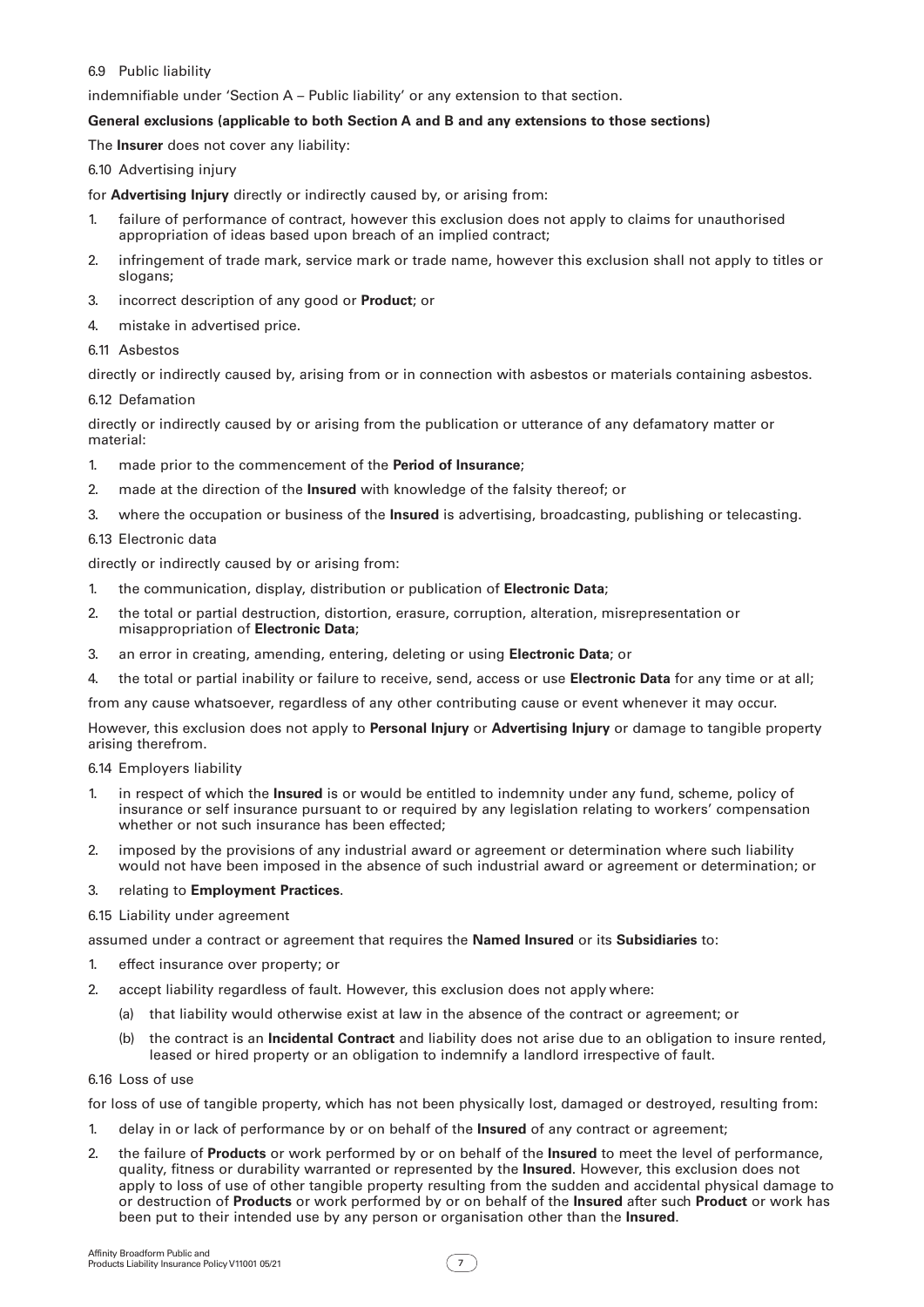#### <span id="page-10-0"></span>6.17 Other insurance

for which an **Insured** is entitled to indemnity under:

- 1. any other insurance policy available from or through any third party; or
- 2. any insurance policy which is specified in any endorsement, any renewal or replacement of that insurance policy,

unless the **Insured** entered into that policy in their own name.

6.18 Penalties and punitive damages

for fines, penalties, aggravated, exemplary, punitive or liquidated damages.

6.19 Pollution

- 1. directly or indirectly caused by or arising from the discharge, dispersal, release, seepage, migration or escape of **Pollutants**, including the cost of testing, monitoring, treating, detoxifying, removing, neutralising or cleaning up **Pollutants**; or
- 2. for the cost of preventing the discharge, dispersal, release, seepage, migration or escape of **Pollutants**.

However, this exclusion does not apply where such discharge, dispersal, release, seepage, migration or escape arises from a sudden, identifiable, unintended and unexpected event from the standpoint of the **Insured** which takes place in its entirety at a specific time and place and occurs outside of the United States of America, Canada and their respective protectorates and territories.

6.20 Professional liability and errors or omissions

directly or indirectly caused by or arising from the rendering of or failure to render any professional advice or service by the **Insured**.

However, this exclusion shall not apply to liability that arises from the rendering of or failure to render medical advice or services by **Medical Persons** employed by the **Insured** to provide first aid and other medical services on the **Insured's** premises.

#### 6.21 Radioactive contamination

directly or indirectly caused by or arising from:

- 1. ionising radiation or contamination by radioactivity from any nuclear fuel, weapon or waste from the combustion or fission of nuclear fuel; or
- 2. the radioactive, toxic, explosive or other hazardous properties of any nuclear assembly or nuclear component thereof.

However, this exclusion shall not apply to liability arising from radio-isotopes, radium or radium compounds when used away from the place where such are made or produced and when used exclusively incidental to ordinary industrial, educational, medical or research pursuits.

6.22 Reckless or willful failure to take care

directly or indirectly caused by or arising from:

- 1. the **Insured's** reckless or willful disregard for the condition of premises and plant;
- 2. the **Insured's** reckless or willful failure to ensure that all employees have appropriate training applicable to their roles;
- 3. the **Insured's** reckless of willful failure to monitor their employees' compliance with relevant standards;
- 4. any breach of any statute or non-compliance with statutory obligations, by-laws or regulations committed by the **Insured** with reckless or wilful intent;
- 5. the **Insured's** reckless or willful failure to prevent **Personal Injury** and/or **Damage to Property** and/or **Advertising Injury** and/or any other loss, damage or expense; or
- 6. the Insured's reckless or willful failure to prevent the manufacture, sale or supply of defective Products.

#### 6.23 Terrorism

directly or indirectly caused by or arising from any **Act of Terrorism**, regardless of any other cause or event contributing concurrently or in any other sequence to the **Personal Injury** or **Damage to Property**.

#### 6.24 War

directly or indirectly caused by or arising from war, invasion, act of foreign enemy, hostilities or warlike operations (whether war be declared or not), civil war, rebellion, revolution, insurrection, civil commotion assuming the proportions of or amounting to a popular rising, military rising, military or usurped power.

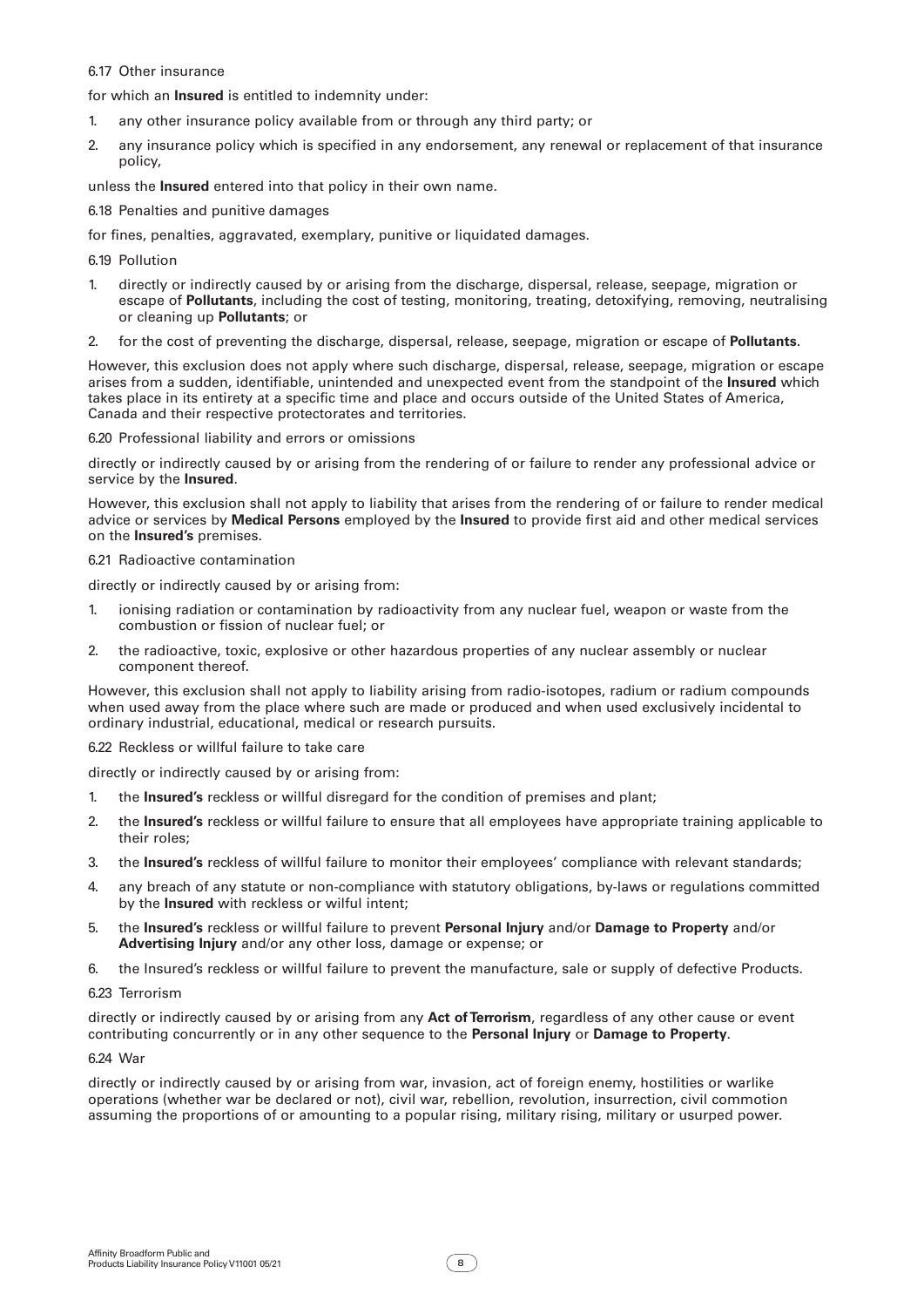#### <span id="page-11-0"></span>7. Definitions

For the purpose of determining the cover provided by this **Policy**:

#### **Act of Terrorism** means:

an act, including but not limited to the use of force or violence and/or the threat of any person or group of persons, whether acting alone or on behalf of or in connection with any organisation or government which from its nature or context is done for, or in connection with political, religious, ideological, ethnic or similar purposes including the intention to influence any government and/or to put the public, or any section of the public in fear.

#### **Advertising Injury** means:

any unintentional:

- 1. defamation;
- 2. infringement of copyright or passing off of title or slogan;
- 3. piracy, unfair competition, idea misappropriation or invasion of rights of privacy; or
- 4. breach of the misleading or deceptive conduct provisions of any consumer protection legislation or similar legislation of any country, state or territory,

committed or alleged to have been committed during the **Period of Insurance** in any advertisement, publicity article, broadcast, telecast or via an internet website or social media, and caused by or arising out of the **Insured's** advertising activities.

#### **Aircraft** means:

any craft or machine designed to travel through air or space, other than unmanned inflatable balloons used for advertising or promotional purposes or model aircraft.

#### **Business** means:

the business as described in the **Schedule** including the following activities when undertaken in connection with the business:

- 1. any prior operations or activities which have ceased or have been disposed of where the **Insured** retains a legal liability;
- 2. the ownership of premises and/or the tenancy thereof by the **Insured**;
- 3. participation in any exhibition or conference by or on behalf of the **Insured**;
- 4. first aid, medical, ambulance or fire fighting services;
- 5. the provision of sponsorships by or on behalf of the **Insured**;
- 6. private work undertaken by the **Insured's** employees for any of the **Insured's** directors, partners, proprietors, officers or executives; and
- 7. the provision and/or management of any canteen, social and/or sporting clubs or educational, welfare and/ or child care facilities by or on behalf of the **Insured**, which are primarily for the benefit of the **Insured's**  employees. With respect to childcare facilities, this **Policy** does not apply to **Personal Injury** directly or indirectly caused by, arising from or in connection with actual, threatened or perceived sexual assault, sexual harassment or molestation.

#### **Compensation** means:

monies paid or payable by judgment, award or settlement together with any liability on the **Insured's** part to pay legal costs and expenses (other than those referred to in 'Defence costs and supplementary payments') for:

- 1. **Personal Injury**; or
- 2. **Damage to Property**;
- 3. **Advertising Injury.**

#### **Damage to Property** means:

- 1. physical damage to, destruction of or loss of tangible property including the loss of use thereof at any time resulting therefrom; and/or
- 2. loss of use of tangible property which has not been physically damaged, destroyed or lost, provided that such loss of use is caused by or arises out of physical damage of other tangible property.

#### **Deductible** means:

the amount stated in the **Schedule** payable by the **Insured**.

#### **Electronic Data** means:

facts, concepts and information converted to a form usable for communications, display, distribution, interpretation or processing by electronic and electromechanical data processing or electronically controlled equipment and includes programmes, software and other coded instruction for such equipment. For the avoidance of doubt, **Electronic Data** is not tangible property.

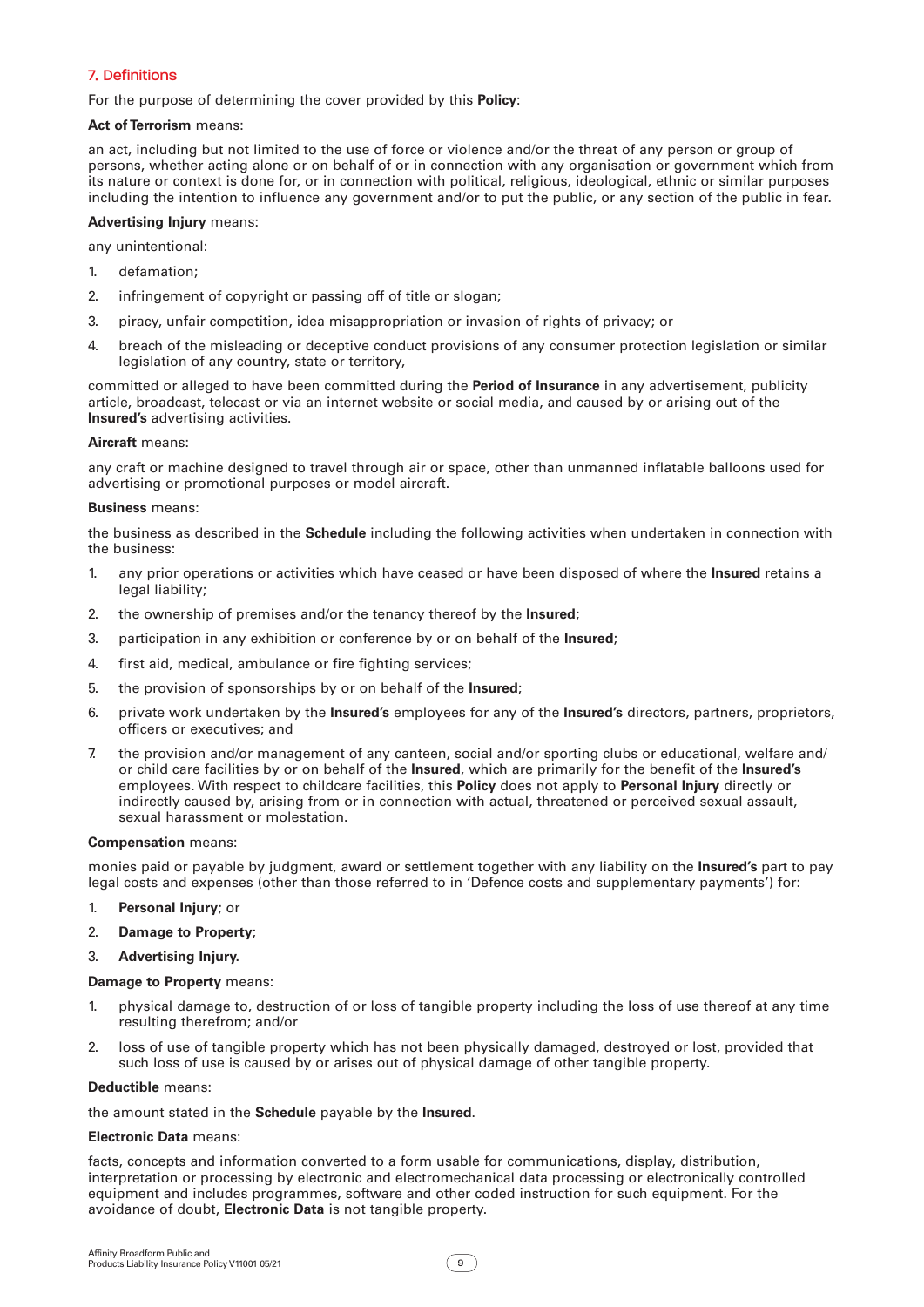#### **Employment Practices** means:

any wrongful or unfair dismissal, denial of natural justice, defamation, misleading representation or advertising, harassment or discrimination in respect of the **Insured's** employees.

#### **Hovercraft** means:

any vessel, craft or machine made or intended to transport persons or property over land or water supported on a cushion of air, other than an **Aircraft**, **Land Vehicle** or **Watercraft**.

#### **Incidental Contracts** means:

- 1. any written rental, lease or hiring agreement of real or personal property, other than with respect to any term or condition contained in such rental, lease or hiring agreement that requires the **Insured** to insure such property;
- 2. any written contract with any authority or entity responsible for the supply of electricity, fuel, gas, natural gas, air, water, sewerage reticulation control systems, waste disposal facilities, telephone and communication services or other essential services, except those contracts in connection with work done for such authorities or entities;
- 3. any written contract with any railway authority for the loading, unloading and/or transport of **Products**, including contracts relating to the operation of railway sidings; and
- 4. contracts specified in the **Schedule**.

**Insured** means:

- 1. the **Named Insured**;
- 2. the **Subsidiaries**;
- 3. every past, present or future director, stockholder or shareholder, partner, proprietor, officer, executive, employee or volunteer of the **Named Insured** and its **Subsidiaries**, including the spouse or any family member of any such person while accompanying such person on any commercial trip or function in connection with the **Business**, while such persons are acting for or on behalf of the **Named Insured** and its **Subsidiaries** and/or within the scope of their duties in such capacities;
- 4. every principal in respect of the principal's liability arising out of:
	- (a) the performance by or on behalf of the **Named Insured** or its **Subsidiaries** of any contract or agreement for the performance of work for such principal, but only to the extent required by such contract or agreement and in any event only for such coverage and **Limit of Liability** as is provided by this **Policy**;
	- (b) any **Products** sold or supplied by the **Named Insured** or its **Subsidiaries**, but only in respect of the **Named Insured's** or its **Subsidiaries'** own acts or omissions in connection with such products and in any event only for such coverage and **Limit of Liability** as is provided by this **Policy**;
- 5. every person, corporation, organisation, joint venture company or partnership, to whom the **Named Insured**  or its **Subsidiaries** are obligated by virtue of any contract or agreement to provide insurance such as is afforded by this **Policy**; but only to the extent required by such contract or agreement and in any event only for such coverage and **Limit of Liability** as is provided by this **Policy**;
- 6. every officer, member, employee or voluntary helper of the **Named Insured's** or its **Subsidiaries'** canteen, social and/or sporting clubs, first aid, medical, ambulance or fire fighting services, charity or welfare work and/or child care facilities, while acting in their respective capacities as such; and
- 7. any director, partner, proprietor, officer or executive of the **Named Insured** or its **Subsidiaries** in respect of private work undertaken by the **Named Insured's** or its **Subsidiaries'** employees for such person, and any employee whilst actually undertaking such work.

#### **Insurer** means:

AAI Limited ABN 48 005 297 807 trading as Vero Insurance.

#### **Land Vehicle** means:

any type of machine on wheels or caterpillar tracks made or intended to be propelled by other than manual or animal power, which is designed to travel primarily on land. **Land Vehicle** includes any trailer or other attachment to be utilised in conjunction with or drawn by any such machine.

#### **Limit of Liability** means:

the limit of liability stated in the **Schedule**.

#### **Medical Persons** means:

qualified medical practitioners, dentists, nurses and first aid attendants.

#### **Named Insured** means:

the persons, organisations or entities named in the **Schedule**.

#### **Occurrence** means:

an event, including continuous or repeated exposure to substantially the same general conditions, which results in **Personal Injury** and/or **Damage to Property** and/or **Advertising Injury** that is neither expected nor intended from the standpoint of the **Insured**.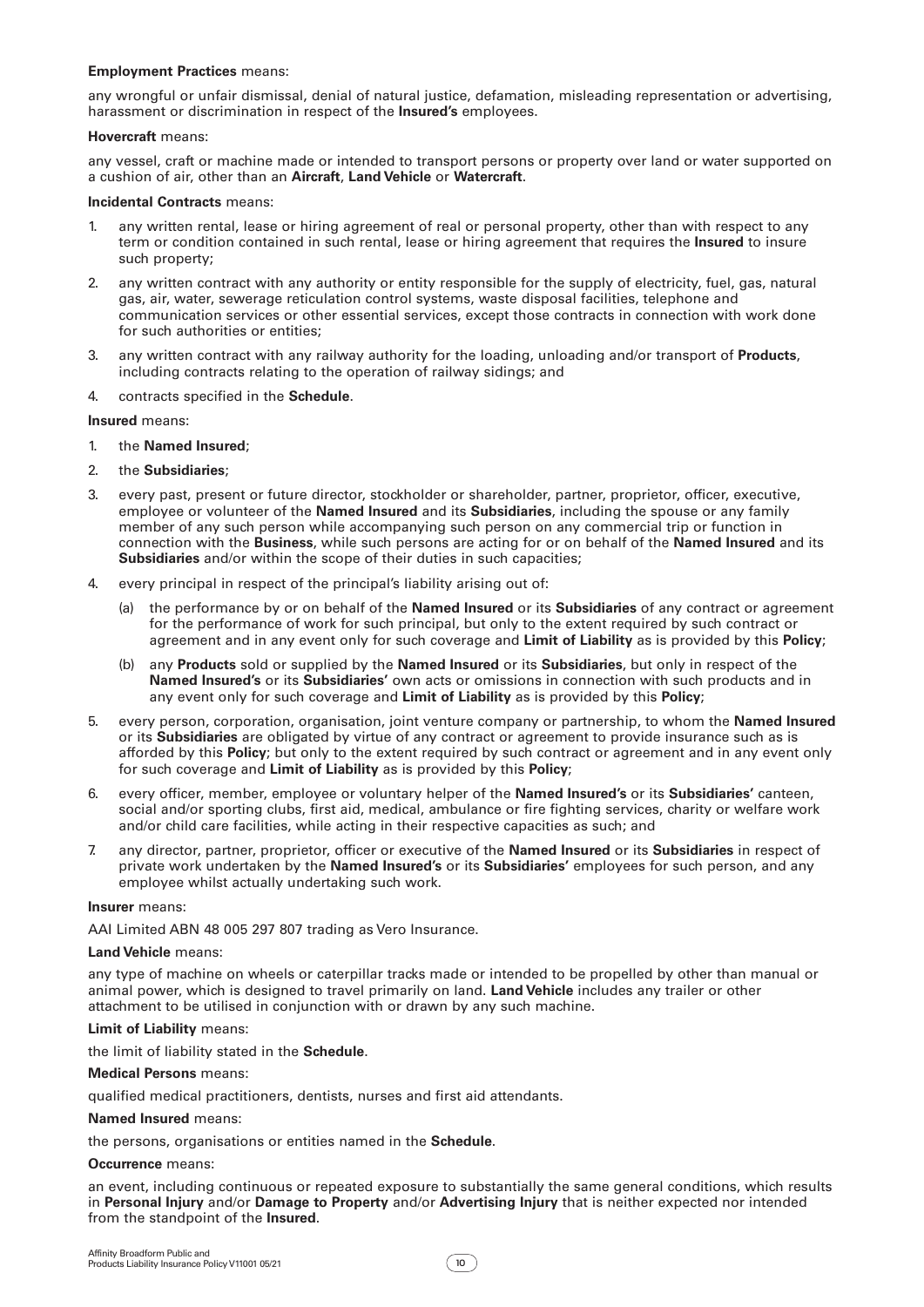With respect to **Personal Injury** and/or **Damage to Property**, all events of a series consequent upon or attributable to one source or original cause shall be deemed to be one **Occurrence**.

All **Advertising Injury** arising out of the same injurious material or act (regardless of the frequency or repetition thereof, the number and kind of media used, or the number of claimants) shall be deemed to be one **Occurrence**.

#### **Period of Insurance** means:

the period stated in the **Schedule** and any extension thereof which may be agreed in writing between the **Insured** and the **Insurer**.

#### **Personal Injury** means:

- 1. bodily injury, death, sickness, disease, illness, disability, shock, fright, mental anguish and/or mental injury, including loss of consortium resulting therefrom;
- 2. the effects of false arrest, false imprisonment, wrongful detention, wrongful entry or wrongful eviction, invasion of the right to private occupation, malicious prosecution or humiliation;
- 3. the effects of defamation;
- 4. the effects of assault and battery not committed by or at the direction of the **Insured**, unless committed for the purpose of preventing or eliminating danger to persons or property; and
- 5. the effects of discrimination as a result of race, religion, sex, marital status, age, intellectual impairment, disability or otherwise (unless insurance thereof is prohibited by law) not committed by or at the direction of the **Insured**, but only with respect to liability other than fines and penalties imposed by law.

#### **Policy** means:

the contract of insurance between the **Insurer** and the **Insured** which comprises this policy wording, the **Schedule** issued by the **Insurer** (including any **Schedule** replacement or renewal) and any endorsement or document issued by the **Insurer** varying coverage.

#### **Pollutants** means:

any solid, liquid, gaseous or thermal irritant or contaminant including smoke, vapours, soot, fumes, acids, alkalis, chemicals and waste material, including materials that are intended to be recycled, reconditioned or reclaimed.

#### **Premium** means:

the amount the **Named Insured** pays for this insurance. The **Named Insured's** premium includes any applicable GST, stamp duty, other government charges and any levies that apply. It also includes any discounts the **Insurer** has given the **Named Insured**, and these are applied before the addition of any applicable government taxes and charges. The amount of these taxes and charges will be shown on the **Named Insured's Schedule**.

#### **Products** means:

anything (after it has ceased to be in the possession or control of the **Insured**) manufactured, constructed, erected, assembled, installed, grown, extracted, produced or processed, treated, altered, modified, repaired, serviced, bottled, labelled, handled, sold, supplied, distributed, imported or exported, by or on behalf of the **Insured**, including any packaging or containers thereof, including the design, formula or specification, directions, markings, instructions, advice or warnings given or omitted to be given in connection with such products and anything which by law the **Insured** is deemed to have manufactured in the course of the **Business** including discontinued products.

#### **Schedule** means:

the schedule issued by the **Insurer** in connection with this **Policy**.

#### **Subsidiary** means:

- 1. any subsidiary company and any other organisation under the control of the **Named Insured**;
- 2. any subsidiary and/or controlled corporation which is constituted or acquired by the **Named Insured** during the **Period of Insurance**; and
- 3. any subsidiary and/or controlled corporation and/or other organisation of the **Named Insured** which is divested during the **Period of Insurance**, but only in respect of claims made against such divested subsidiary or controlled corporation or organisation caused by or arising out of **Occurrences** which occurred prior to the date of divestment.

#### **Territorial Limits** means:

- 1. anywhere in the world except the United States of America, Canada and their respective protectorates and territories;
- 2. the United States of America, Canada and their respective protectorates and territories if the **Personal Injury**  or **Damage to Property** arises from:
	- (a) **Products** exported into such countries;
	- (b) business visits of the **Insured's** directors, partners, officers, executives or employees, who are nonresident in the United States of America, Canada, other than where such persons perform manual work.

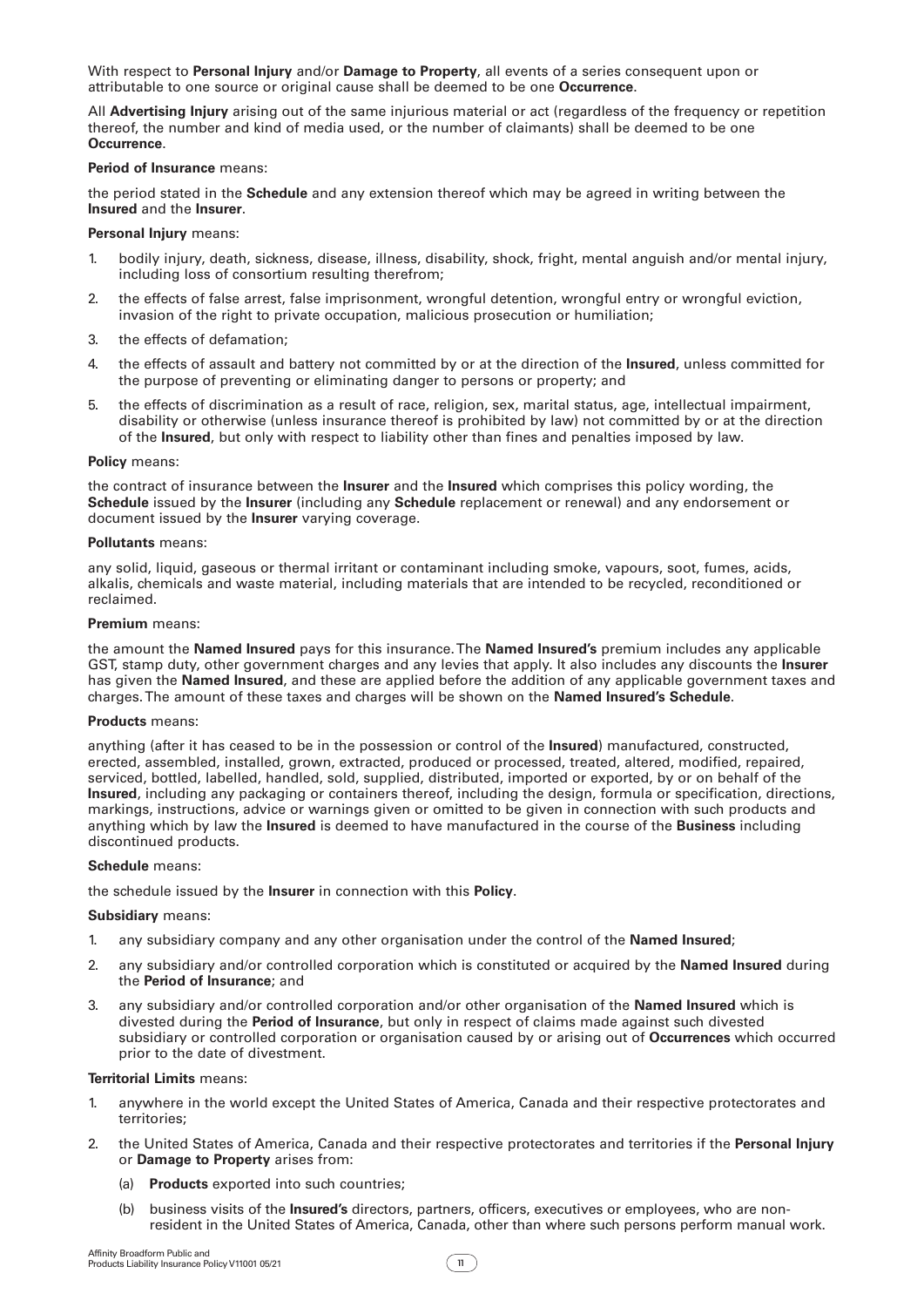#### <span id="page-14-0"></span>**Watercraft** means:

any vessel, craft or machine made or intended to float on or in or travel on or through water other than model boats.

#### 8. Claims Conditions

In the event of a failure by the **Insured** to comply with a provision requiring the **Insured's** compliance under this section, the **Insurer** may be able to:

- (a) refuse a claim;
- (b) reduce its liability to pay a claim by an amount that fairly represents the extent to which the **Insurer's** interests are prejudiced by the failure to comply; or
- (c) cancel the **Policy**.
- 8.1 Claims notifications

The **Insured** must give the **Insurer** a notification of any **Occurrence** or loss likely to give rise to a claim under this **Policy** as soon as reasonably possible.

Every legal document or other communication the **Insured** receives (including letters, demands, writs, summons and legal processes) relating to such **Occurrence**, loss or claim shall be forwarded to the **Insurer** as soon as possible after receipt.

All notifications to the **Insurer**, and any legal documents and other communications specified above, must be sent to the Claims Notification address specified in the **Schedule**.

8.2 Claims co-operation

The **Insurer** may undertake any investigation as is reasonably required in relation to the **Occurrence**, loss or claim.

#### The **Insured** must:

- (a) provide the **Insurer** with all assistance, documents and co-operation reasonably required by the **Insurer** in connection with any investigation, negotiation, recovery, defence and legal proceeding or settlement of an **Occurrence**, loss or claim. This assistance may include:
	- (i) lodging a police report;
	- (ii) providing a more detailed version of facts, including signing statements and affidavits;
	- (iii) providing further information, evidence and documentation;
	- (iv) attending court or meetings with appointed legal experts;
	- (v) making available directors, officers, employees and other personnel for interviews, meetings and court attendance;
	- (vi) enforcing any right to contribution or indemnity from any person, corporation or organisation;
	- (vii) providing contact details of individuals who may have information that is relevant to the **Occurrence**, loss or claim (to the extent that the provision of such details would not breach any legally enforceable privacy or confidentiality requirement); or
	- (viii) providing access to systems and records (to the extent that doing so would not breach any legally enforceable privacy or confidentiality requirement); and
- (b) where reasonably practicable, take steps to avoid or diminish further loss, for example:
	- (i) taking steps to investigate the cause of the loss or suspected loss;
	- (ii) stopping the sale, distribution, import or export of a **Product** that the **Insured** suspects of causing or has caused bodily injury, death, illness or disability or physical destruction of tangible property and take steps to investigate the suspicion or cause;
	- (iii) checking the functionality of any processes or security in place that are intended to prevent loss or damage;
	- (iv) avoiding confrontational engagement with an aggravated claimant;
	- (v) maintaining a detailed record of all communications with any party about the loss; or
	- (vi) providing appropriate additional training, communication or instruction to employees and other personnel following an **Occurrence**;
- (c) where reasonably possible, take all reasonable steps to:
	- (i) preserve all property, any **Product**, appliance and plant and any other thing that the **Insured** knows or suspects is connected with an **Occurrence**, loss or claim, until the **Insurer** has had an opportunity to determine whether such property or things may assist in the investigation or defence of the claim or in the exercise of rights of subrogation; and
	- (ii) continue preserving any property, any **Product**, appliance and plant and any other things the **Insurer** has determined may assist in the investigation or defence of the claim or in the exercise of rights of subrogation, until such property or things are no longer required for that purpose.

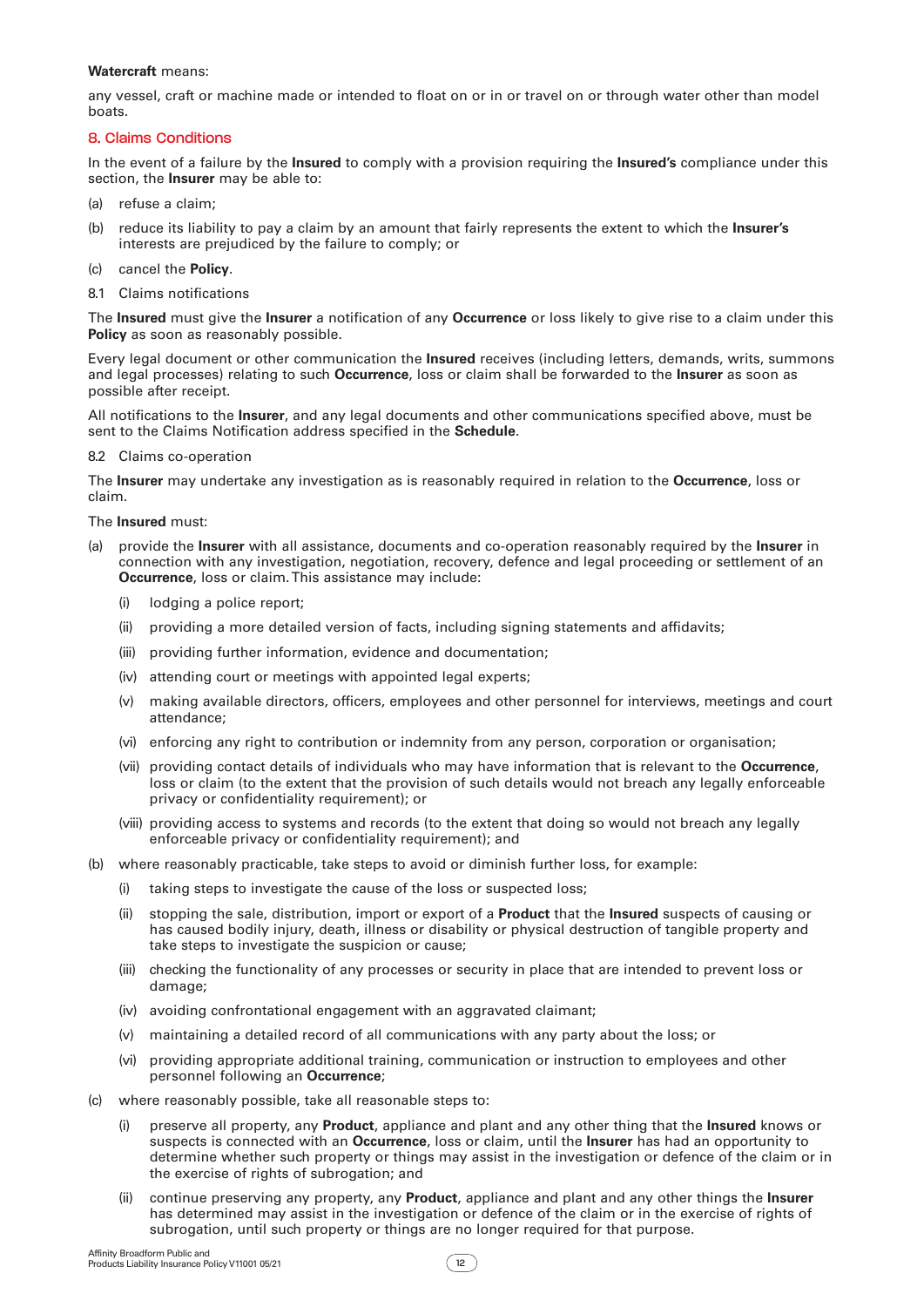<span id="page-15-0"></span>Provided that if the **Insured's** compliance with this clause would limit their ability to continue operating their **Business**, the **Insurer** must make their determination as soon as reasonably possible.

The reasonable steps of preservation may include:

- (i) preventing or limiting access to a location where the **Occurrence** happened, except for the purposes of taking steps to prevent other **Occurrences** happening;
- (ii) securing and preventing access to any **Product** connected with an **Occurrence**, except for the purposes of taking to steps to prevent other **Occurrences** happening; or
- (iii) ceasing use of and limiting access to any appliance or plant that caused the **Occurrence**, except for the purpose of taking steps to prevent other **Occurrences** happening; and
- (d) provide the **Insurer** with an opportunity of inspection and obtain the **Insurer's** consent prior to effecting the alteration or repair of any thing connected with an **Occurrence**, loss or claim.

Any costs in the **Insured's** time and effort to comply with the above requirements shall be borne by the **Insured**, unless otherwise covered under the **Policy**.

#### 8.3 Claims conduct

#### **Conducting defence and settlement of claims**

The **Insurer** has the right and full discretion, but is not obligated to take over and conduct in the name of the **Insured** the defence or settlement of any suit or claim against the **Insured** seeking **Compensation** or reimbursement of expenses for an **Occurrence** or loss (including in relation to insured, underinsured and uninsured losses). The **Insurer** may engage legal or other representatives to assist in the conduct of any suit or claim.

The **Insurer** reserves entirely its rights under this **Policy**, including its right to agree or deny cover while it assesses an **Occurrence**, loss or claim or conducts the defence. The **Insurer's** rights under this **Policy** are not affected if it does not conduct the defence.

The **Insurer** is not obligated to pay any claim or judgement or to defend any suit or claim after the **Insurer's** liability under this **Policy** in respect of the matter has been exhausted.

#### **Where the Insured disputes the approach to defending claims**

If the **Insured** disputes the **Insurer's** approach to defending a suit or claim, the **Insured** and **Insurer** shall endeavour to settle this dispute by mediation administered by the Australian Disputes Centre (ADC) before having recourse to arbitration or litigation.

The mediation shall be conducted in accordance with the ADC Guidelines for Commercial Mediation operating at the time the matter is referred to the ADC (the Guidelines).

The terms of the Guidelines are hereby deemed incorporated into this agreement.

#### 8.4 Claims settlement

The **Insured** must not settle or offer to settle any suit or claim, incur any costs or expenses for which the **Insurer's** prior consent is required under clause 4 'Defence costs and supplementary payments', make any admission, offer, promise or payment, or otherwise assume any contractual obligation or admit any liability in respect of any **Occurrence**, loss or claim without the **Insurer's** prior consent.

If the **Insured** objects to a proposal by the **Insurer** to settle or compromise any suit or claim payable under this **Policy** and wishes to contest or litigate the matter, then the **Insured** may so elect, but the **Insurer's** liability in respect of any such contested or litigated suit or claim will not exceed:

- (a) the amount for which, but for such election, the suit or claim could have been settled or compromised by the **Insurer**; plus
- (b) any additional cost and expense payable in accordance with the terms of this **Policy** and incurred up to the time of such election,

subject to the **Deductible** and to the **Limit of Liability** or the amount of any specified limit applicable to a specific clause where applicable.

#### 8.5 Allocation of loss

#### **When this clause applies**

This clause applies to any **Compensation** and amounts payable under clause 4 'Defence costs and supplementary payments' (referred to as "Loss" under this clause) in respect of any claim, which is either or both:

- (a) in respect of more than one person or entity (at least one of whom is an **Insured**), whether jointly or severally; or
- (b) partly covered and partly not covered under this **Policy.**

The above are together referred to as the 'Loss to be Allocated' under this clause.

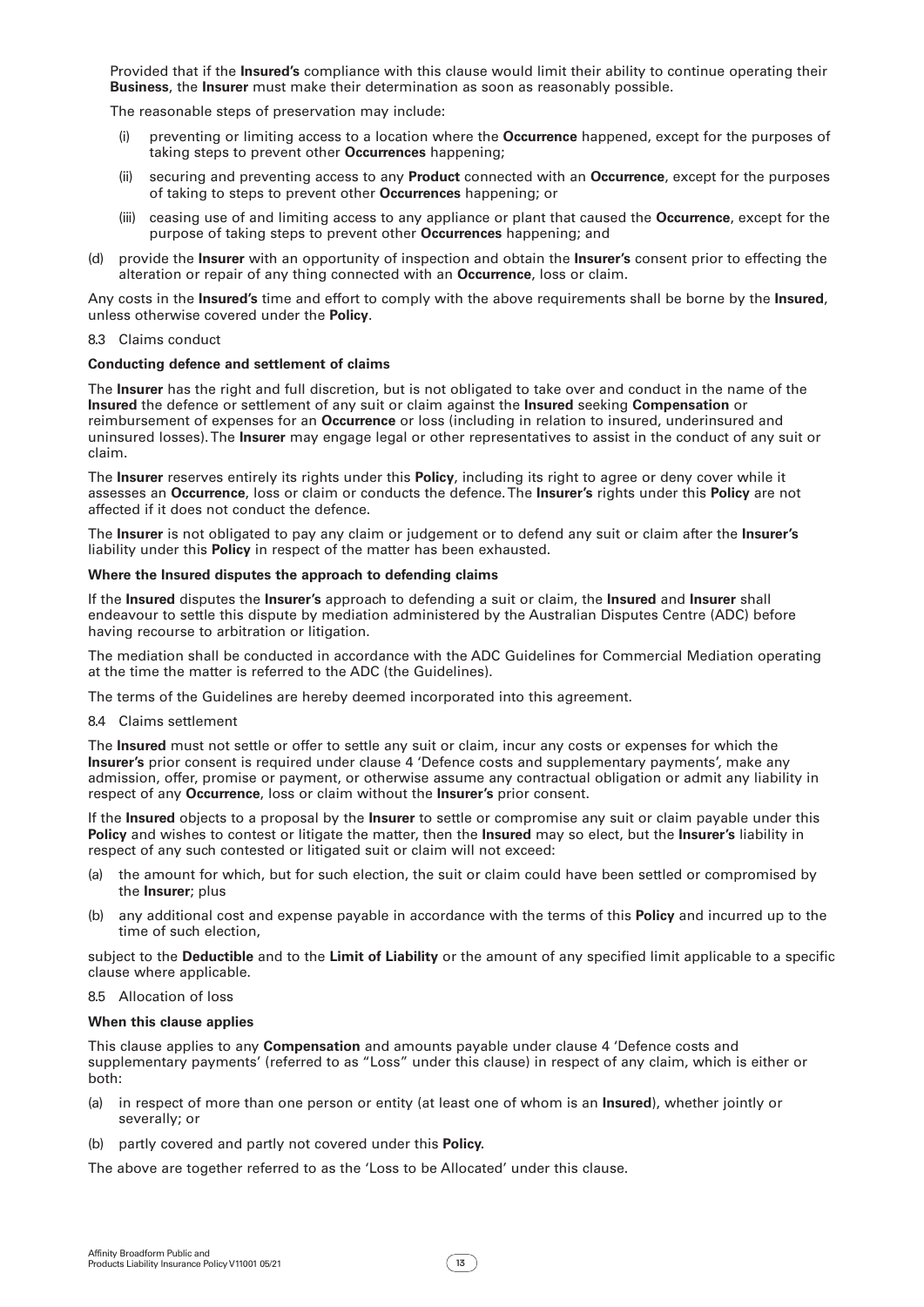<span id="page-16-0"></span> The **Insurer** must decide a fair and reasonable allocation of the covered part of the Loss to be Allocated among the relevant **Insureds** and the **Insurer** having regard to the extent of each **Insured's** comparative responsibility for the Loss to be Allocated.

#### **What the Insurer must take into account when deciding Loss to be Allocated**

The **Insurer's** consideration of what is fair and reasonable shall include without limitation, the following factors:

- (a) the nature of the claim against each **Insured**;
- (b) the issues of fact and law in relation to each **Insured**;
- (c) the content and the manner of the conduct of any defence of the claim;
- (d) the relative degree of personal responsibility for the Loss;
- (e) the extent to which the **Insured's** responsibility for the Loss is joint, several or shared;
- (f) the extent to which any person or entity, other than that **Insured**, would obtain a benefit from the payment by the **Insurer**;
- (g) the extent to which the Loss is solely of that **Insured**;
- (h) the extent to which the issues in the claim against that **Insured** are in common with the issues in the claim against any other person or entity;
- (i) the extent to which the Loss is partly covered and partly not covered under this **Policy**; and
- (j) in the event of a settlement, the likely comparative responsibility had the settlement not occurred.

#### **If the Insured does not agree with the Insurer's decision relating to the Allocation of Loss**

If the **Insured** wishes to dispute the **Insurer's** decision in respect of allocation, each party agrees that the dispute must be referred for expert determination in accordance with the Australian Disputes Centre's ("ADC") Rules for Expert Determination ("Rules") available on the ADC's website, to an expert agreed by the parties, or if the parties do not agree on an expert, an expert appointed by the ADC in accordance with the Rules.

Each party agrees to sign an agreement with the expert that confirms the following matters, unless contrary to the Rules or the requirements of the ADC:

- (a) the payment of fees for the appointed expert (Note: refer to 'Cost of the expert determination' below for more information);
- (b) the expert may:
	- (i) consider relevant industry practice;
	- (ii) consider all information presented to the expert by either party;
	- (iii) request more information from either party;
	- (iv) request a meeting with the parties (to which they may bring their legal representatives or other persons with information or knowledge relevant to the determination (Note: in accordance with the Rules, the meeting is not a hearing);
- (c) the expert must provide a determination, subject to receiving all information required, within thirty days after the agreement is signed, unless:
	- (i) another time is agreed between the parties, in which case the agreement will provide for this timeframe; or
	- (ii) the expert must comply with a timeframe as set by ADC, in which case the agreement will provide for this timeframe;
- (d) the expert must provide written reasons for the determination;
- (e) the expert's decision will be binding on the parties and final; and
- (f) the liability of the expert to either party (including liability for negligence) will be excluded to the full extent permitted by law.

Any allocation of Loss will not apply to or create a presumption with respect to the allocation of other Loss on account of such claim**.**

#### **Cost of the expert determination**

The **Insurer** will pay for the cost of the expert determination above, including the **Insured's** share of the costs.

The ADC may require each party to bear the cost of the expert determination in equal proportions and require each party to individually pay their share of any cost required directly (including any fee, deposit or other amount charged). Where this is required, the **Insured** must pay the costs accordingly and the **Insurer** will separately reimburse the **Insured** for the cost of the expert determination.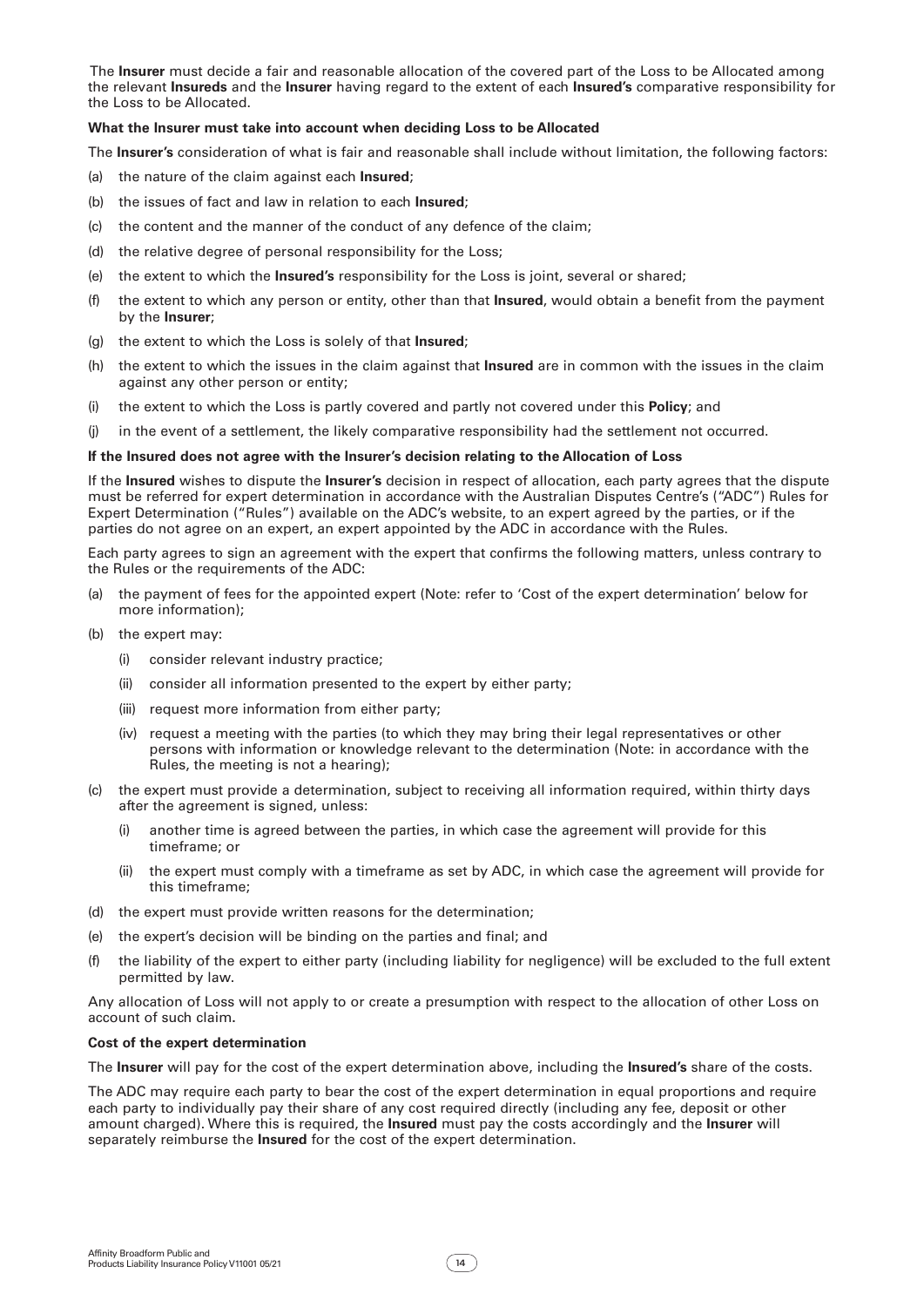#### <span id="page-17-0"></span>8.6 Recovery rights

#### **Preservation of rights of recovery**

The **Insured** must not, without the **Insurer's** prior consent:

- (a) enter into any agreement whereby the **Insured** releases, agrees not to sue on, waive or prejudice, any rights to recover from a person or organisation who is or could have been liable to compensate the **Insured** for any **Compensation**, loss or legal liability; or
- (b) enter into any arrangement or compromise or do any act whereby any rights or remedies to which the **Insurer** would be subrogated in respect of such **Compensation**, loss or legal liability are or may be prejudiced.

Where the **Insured** does not comply with the above, the I**nsurer** may not cover the **Insured** under this **Policy** for such **Compensation**, loss or legal liability.

#### **Rights of recovery**

In the event of any payment under this **Policy**, the **Insurer** will be subrogated to all the **Insured's** rights of recovery against any person or organisation.

The **Insurer** has the right and full discretion, but is not obligated to take over and conduct in the name of the **Insured** any recovery action (including in relation to insured, underinsured and uninsured losses). The **Insurer**  may engage legal or other representatives to assist in the conduct of any recovery action.

The **Insurer** shall not exercise its rights of subrogation against an **Insured** in connection with a claim, unless and to the extent:

- (a) an **Insured** is protected from liability insured against hereunder by:
	- (i) an indemnity available (other than under an insurance policy) from or through a third party that is not an **Insured**; or
	- (ii) any other policy of insurance, or
- (b) it can establish that an **Insured's** dishonest, fraudulent, malicious or criminal act or omission, or breach of statute committed with reckless or willful intent, caused or contributed to the **Occurrence**, loss or claim.
- 8.7 Application of recoveries

All recoveries obtained from other parties will be allocated, after the settlement or finalisation of any claim under this **Policy**, as follows:

- (a) firstly, to the benefit of the **Insured** to reduce or extinguish the amount of **Compensation**, reimbursement of expenses for an **Occurrence** or loss, or amounts covered under clause 4 'Defence costs and supplementary payments' to the extent that such amounts would have been paid under this **Policy** but for the fact that such amounts exceed the sum of:
	- the **Limit of Liability**, or the amount of any specified limit applicable to a specific clause where applicable;
	- (ii) the amounts covered under clause 4 'Defence costs and supplementary payments'; and
	- (iii) the **Deductible** where applicable;
- (b) secondly, to the benefit of the **Insurer** for all sums paid in settlement, defence or investigation of any claim under this **Policy**; and
- (c) thirdly, to the benefit of the **Insured** for the **Deductible** under this **Policy**.

All recoveries will be applied as above only after deduction of the reasonable cost of obtaining such recovery. All recoveries made prior to settlement or finalisation of any claim under this **Policy** will be held for the benefit of the **Insurer** and applied as stated above after settlement if any is made.

Recoveries do not include any amount recovered from insurance, surety, reinsurance, security or indemnity taken for the benefit of the **Insurer**.

#### 9. General Conditions

9.1 Adjustment

If the **Premium** for this **Policy** has been calculated on estimates provided by the **Named Insured** and the **Policy** is identified as subject to adjustment based on a minimum and/or deposit **Premium**:

- (a) the **Insurer** shall, prior to commencement of the **Period of Insurance**, inform the **Named Insured** of the minimum and/or deposit **Premium**, the method the **Insurer** will use to calculate the **Premium** adjustment, the information the **Insurer** will require for the calculation of the **Premium** adjustment and, optionally, the timeframe within which the **Insurer** will require that information after expiry of the **Period of Insurance** (but not less than thirty days);
- (b) the **Named Insured** shall within the timeframe specified by the **Insurer** or, if the **Insurer** hasn't specified a timeframe, a reasonable period after expiry of each **Period of Insurance** furnish to the **Insurer** the information specified by the **Insurer** for such expired period; and

 $\overline{15}$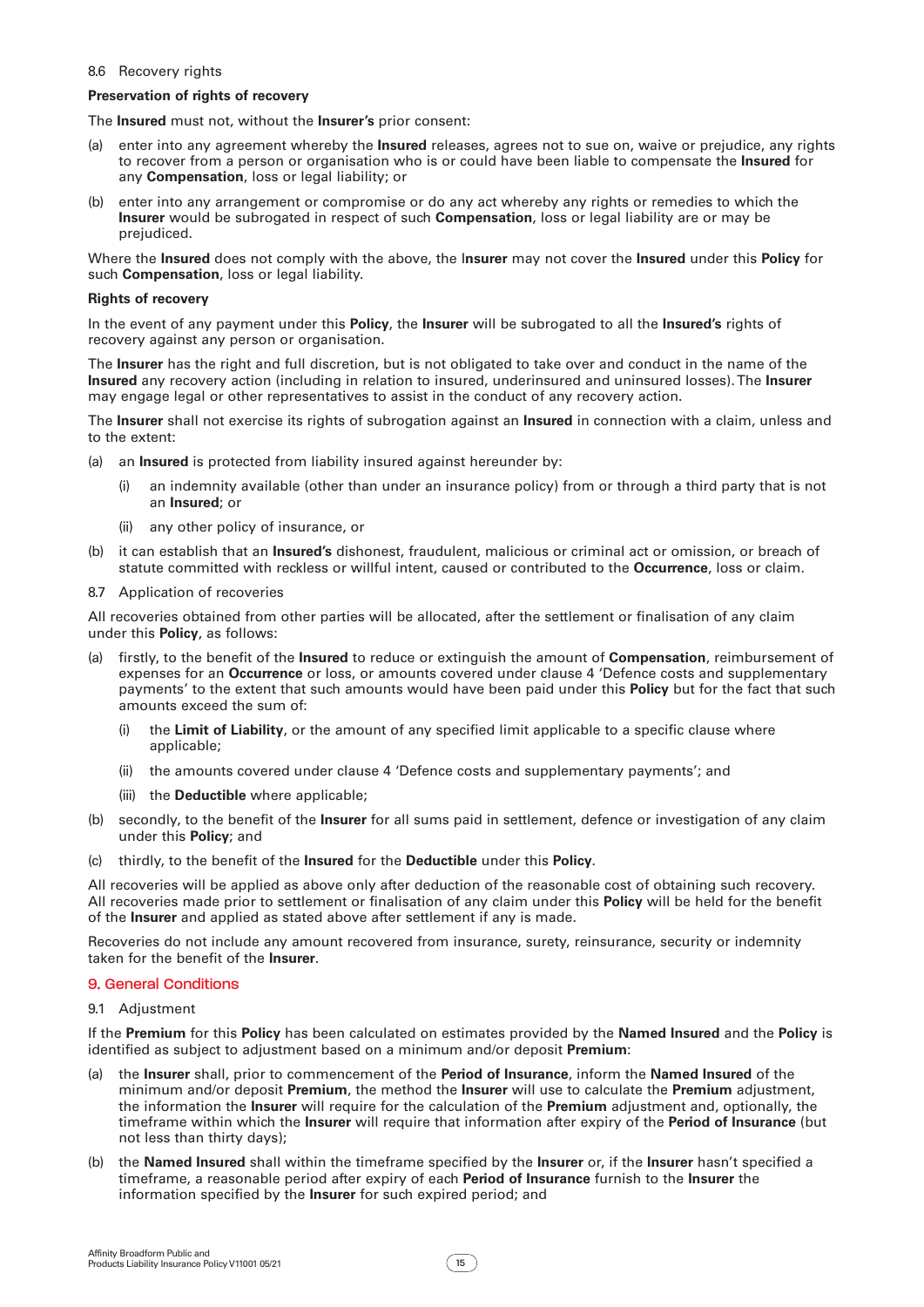<span id="page-18-0"></span>(c) the **Premium** for such period shall be adjusted by the **Insurer** according to the calculation method specified by the **Insurer** and the difference be paid by or refunded to the **Named Insured** subject to any minimum **Premium** applicable. If the adjusted **Premium** is less than the deposit **Premium**, the **Insurer** will refund the difference, less the **Insurer's** minimum **Premium** for the relevant **Period of Insurance** and less any nonrefundable government charges. If the adjusted **Premium** is more than the deposit **Premium**, the **Named Insured** will pay the difference to the **Insurer** as soon as possible.

The **Named Insured** shall keep an accurate record of the information required by the **Insurer** and shall allow the **Insurer** to make any reasonable inspection of such record.

If this **Policy** is cancelled the adjustment calculation shall only be applied to the pro rata proportion of the **Premium** for the time the **Insurer** was on risk.

#### 9.2 Cancellation

The **Named Insured** may cancel this **Policy** at any time by giving notice in writing to the **Insurer** specifying the date from which it would like to cancel the **Policy**. The date cannot be earlier than the date the **Insurer** receives the notice.

The **Insurer** may cancel this **Policy** where the law allows the **Insurer** to do so, including where:

- (a) the **Insured** has failed to comply with a provision of the **Policy**; or
- (b) the **Named Insured** has failed to comply with a provision of the Policy with respect to payment of premium.

Upon cancellation, the **Insurer** will retain a short period premium calculated at the pro rata proportion of the **Premium** for the time it has been on risk, subject to any minimum and/or deposit **Premium** that may apply in accordance with condition 9.1 'Adjustment', and the **Insurer** will refund to the **Named Insured** the balance of the premium actually paid (including GST if applicable) less any non-refundable government charges.

When the **Premium** is subject to adjustment in accordance with condition 9.1 'Adjustment', cancellation will not affect the obligation of the **Named Insured** to furnish the **Insurer** with the information specified by the **Insurer** as is necessary to enable the **Premium** adjustment to be calculated and to pay the amount of any adjustment applicable up to the date of cancellation. The **Named Insured** can request that the **Insurer** offset the amount of any refund that is due and payable by the **Insurer** to the **Named Insured,** against any amount the **Named Insured** may owe the **Insurer** due to an adjusted **Premium**.

#### 9.3 Cross liability

Each of the parties comprising the **Insured** is considered a separate legal entity and the word **Insured** applies to each party as if a separate policy had been issued to each of the said parties, provided always that:

- 1. each of such parties shall be separately subject to the terms, conditions, exclusions and definitions of this **Policy**; and
- 2. nothing contained in this clause will operate to increase the **Insurer's** liability under this **Policy**.
- 9.4 Currency

All amounts referred to in this **Policy** are in Australian Dollars.

If the **Insured** incurs liability to settle any claim for an amount stated in the local currency of any country or territory outside the Commonwealth of Australia, where an award is made or a settlement is agreed upon, then, the amount payable by the **Insurer** shall be the value of such award or settlement together with costs awarded or payable to any claimant converted to Australian Dollars at the applicable currency rate of exchange on the date on which the payment is made, subject to the **Limit of Liability**.

9.5 Goods and Services Tax

The **Named Insured** must tell the **Insurer** about the input tax credit (ITC) the **Named Insured** is entitled to for the **Named Insured's** premium and the **Named Insured's** claim, each time the **Named Insured** makes a claim. If the **Named Insured** does not give the **Insurer** this information or if the **Named Insured** tells the **Insurer** an incorrect ITC, the **Insurer** will not pay any GST liability the **Named Insured** incur.

The **Insurer's** liability to the **Named Insured** will be calculated taking into account any ITC to which the **Named Insured** is entitled for any acquisition which is relevant to the claim, or to which the **Named Insured** would have been entitled had the **Named Insured** made a relevant acquisition.

In respect of the **Named Insured's** policy, where the **Named Insured** is registered for GST purposes the **Named Insured** should calculate the insured amount having regard to the **Named Insured's** entitlement to input tax credits. The **Named Insured** should, therefore, consider the net amount (after all input tax credits) which is to be insured and determine an insured amount on a GST exclusive basis.

This outline of the effect of the GST on the **Named Insured's** policy is for general information only. The **Named Insured** should not rely on this information without first seeking expert advice on the application of the GST to the **Named Insured's** circumstances.

'GST', 'input tax credit', 'acquisition' and 'supply' have the meaning given in A New Tax System (Goods and Services Tax) Act 1999.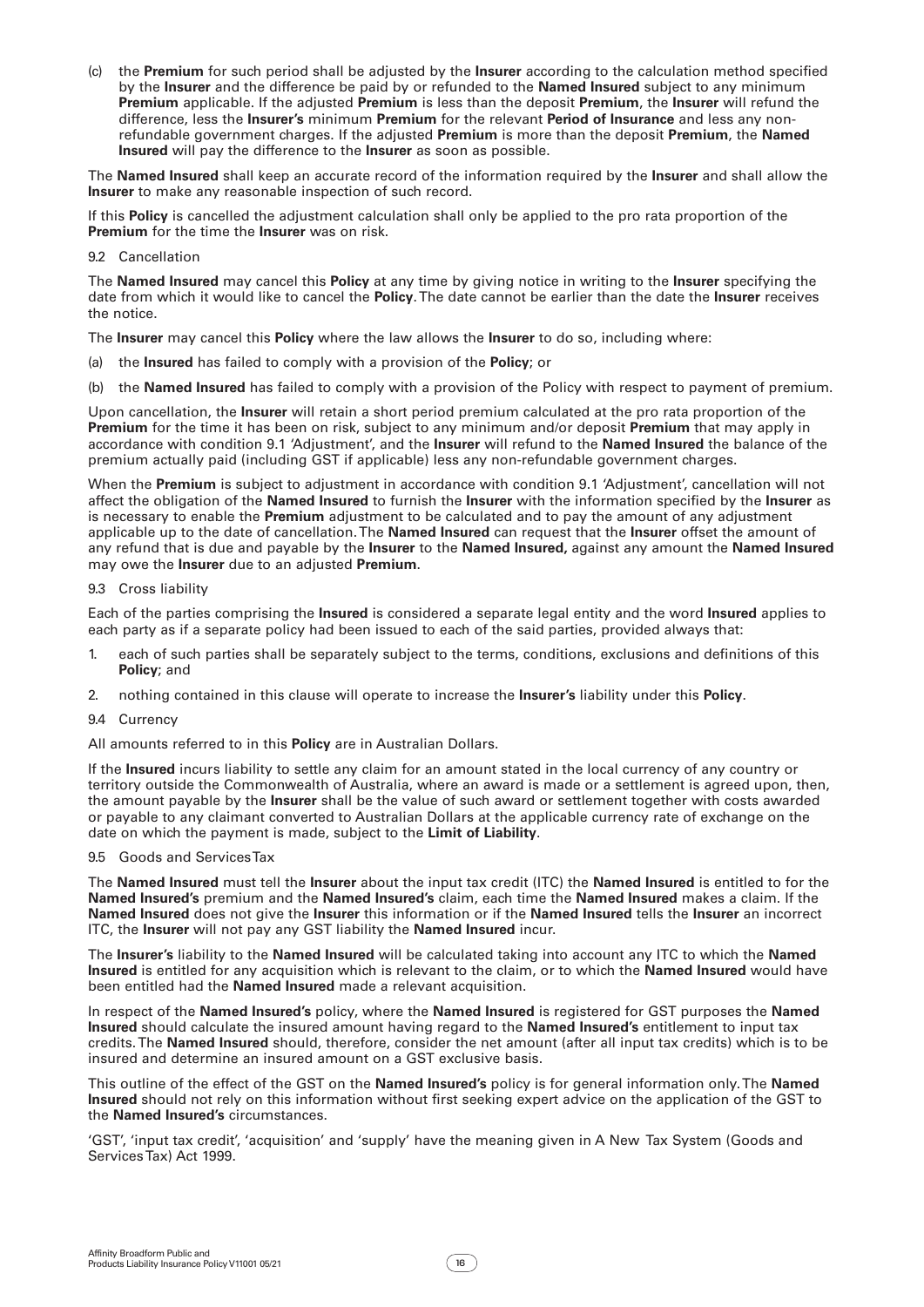#### <span id="page-19-0"></span>9.6 Law and jurisdiction

Should any dispute arise concerning this **Policy**, the dispute will be determined in accordance with the law of the applicable State or Territory of Australia. In relation to any such dispute the parties agree to submit to the jurisdiction of any competent court in a State or Territory of Australia.

9.7 Material facts

The **Named Insured** must notify the **Insurer** as soon as reasonably practicable of any change to the **Insured's Business** that would change the nature of the risk covered by this **Policy**. These changes might include:

- (a) A change to the nature of the activities carried out by the **Insured's Business**;
- (b) The **Insured** changing the locations from which it conducts the **Business**;
- (c) The **Insured** commencing the manufacture, sale, supply or import of a new **Product**;
- (d) The **Insured** building a new manufacturing facility;
- (e) The **Insured** commencing the export of a **Product** to a country to which the **Product** has not previously been exported;
- (f) The **Named Insured** being acquired by another entity; or
- (g) The **Insured** losing or having conditions imposed upon any licence or authority required by the **Insured** to operate their **Business**.

#### **What happens when the Named Insured contacts the Insurer**

Following notification of the change to the **Insured's Business**, the **Insurer** will advise the **Named Insured** as to whether it is willing to provide additional cover or continue offering cover, and if so, on what terms (for example, any endorsements or additional excess) and for what additional **Premium** (if any). This will be based on the **Insurer's** risk appetite and underwriting guidelines.

If the change to the **Insured's Business** means that the risk is no longer acceptable under the **Insurer's** risk appetite or underwriting guidelines, the **Insurer** may cancel the **Policy**.

Any offer by the **Insurer** to cover the changes to the **Insured's Business** is not effective until the **Insurer** receives the **Named Insured's** written acceptance of the **Insurer's** offer and the **Named Insured** has paid the additional **Premium** relevant. Until that time, the changes to the **Insured's Business** are not covered.

The **Named Insured** is entitled to cancel the **Policy** at any time, including where the **Insurer** does not offer to cover the changes to the **Insured's Business**, or the **Named Insured** does not accept the **Insurer's** offer to cover the changes to the **Insured's Business**.

If a claim arises from the changes to the **Insured's Business** which are not yet covered or the **Insurer** does not agree to provide cover, the **Insurer** may reduce or refuse to pay such claim to the extent it arises from the change in risk.

If the **Named Insured** does not contact the **Insurer** as required, it may lead to the **Insurer** reducing or refusing a claim and/or cancelling this **Policy**.

#### 9.8 Endorsements

An endorsement does not affect or increase the **Limit of Liability** or any other term of this **Policy**, except to the extent specifically provided in the endorsement. For the avoidance of doubt, each endorsement is otherwise subject to the all the terms, conditions, exclusions, definitions and **Limits of Liability** of this **Policy**.

#### 9.9 Payment of premium

The **Named Insured** must pay the **Premium** specified in the **Schedule** for the **Period of Insurance** to the **Insurer**  by the due date. If the **Named Insured** does not pay the **Premium** by the due date, the **Insurer** is entitled to cancel this **Policy** in accordance with the Insurance Contracts Act 1984.

#### 9.10 Other insurance

In the event of any claim being made under this **Policy**, the **Insured** must notify and give details of to the **Insurer**  of any other insurance policy or policies insuring the same risk insured under this **Policy**. This is to enable the **Insurer** to exercise its right to seek contribution from the insurer of that other insurance.